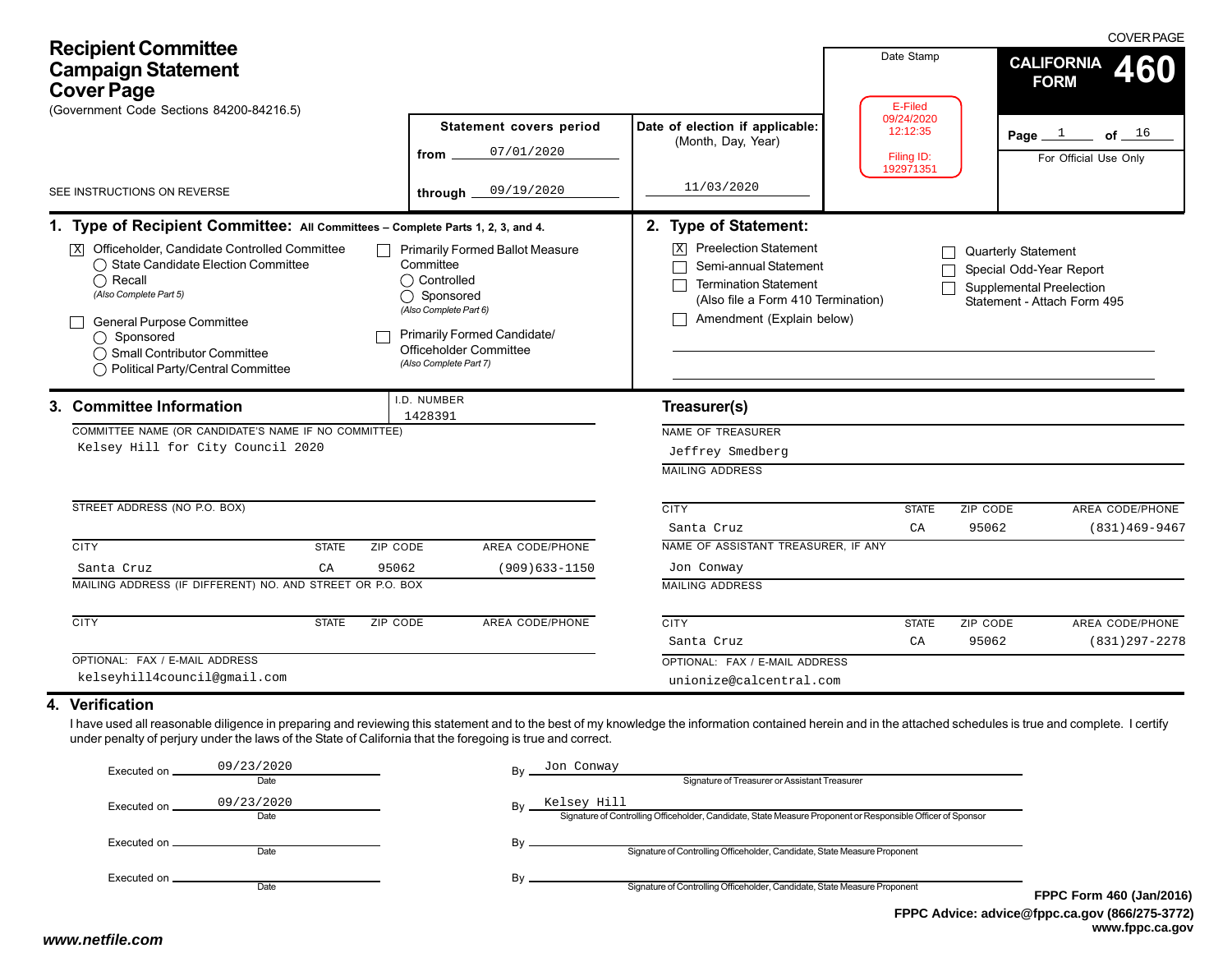## **Recipient Committee Campaign Statement Cover Page — Part 2**

## **5. Officeholder or Candidate Controlled Committee**

| NAME OF OFFICEHOLDER OR CANDIDATE                                          |             |              |            |
|----------------------------------------------------------------------------|-------------|--------------|------------|
| Kelsey Hill                                                                |             |              |            |
| OFFICE SOUGHT OR HELD (INCLUDE LOCATION AND DISTRICT NUMBER IF APPLICABLE) |             |              |            |
| City Council Member City Council - Santa Cruz: City of Santa Cruz          |             |              |            |
| RESIDENTIAL/BUSINESS ADDRESS (NO. AND STREET)                              | <b>CITY</b> | <b>STATE</b> | <b>ZIP</b> |
|                                                                            | Santa Cruz  | CA           | 95062      |

**Related Committees Not Included in this Statement:** *List any committees not included in this statement that are controlled by you or are primarily formed to receive contributions or make expenditures on behalf of your candidacy.*

| <b>COMMITTEE NAME</b>    |                              |          | I.D. NUMBER |                       |
|--------------------------|------------------------------|----------|-------------|-----------------------|
|                          |                              |          |             |                       |
| <b>NAME OF TREASURER</b> |                              |          |             | CONTROLLED COMMITTEE? |
|                          |                              |          | <b>YES</b>  | <b>NO</b>             |
| <b>COMMITTEE ADDRESS</b> | STREET ADDRESS (NO P.O. BOX) |          |             |                       |
|                          |                              |          |             |                       |
| <b>CITY</b>              | <b>STATE</b>                 | ZIP CODE |             | AREA CODE/PHONE       |
|                          |                              |          |             |                       |
| <b>COMMITTEE NAME</b>    |                              |          | I.D. NUMBER |                       |
|                          |                              |          |             |                       |
|                          |                              |          |             |                       |
| NAME OF TREASURER        |                              |          |             | CONTROLLED COMMITTEE? |
|                          |                              |          | <b>YES</b>  | NO.                   |
| <b>COMMITTEE ADDRESS</b> | STREET ADDRESS (NO P.O. BOX) |          |             |                       |
|                          |                              |          |             |                       |
| <b>CITY</b>              | <b>STATE</b>                 | ZIP CODE |             | AREA CODE/PHONE       |
|                          |                              |          |             |                       |

## **6. Primarily Formed Ballot Measure Committee**

NAME OF BALLOT MEASURE

| <b>BALLOT NO. OR LETTER</b> | <b>JURISDICTION</b> | <b>SUPPORT</b><br><b>OPPOSE</b> |
|-----------------------------|---------------------|---------------------------------|
|-----------------------------|---------------------|---------------------------------|

**Identify the controlling officeholder, candidate, or state measure proponent, if any.**

NAME OF OFFICEHOLDER, CANDIDATE, OR PROPONENT

| OFFICE SOUGHT OR HELD | DISTRICT NO. IF ANY |
|-----------------------|---------------------|
|                       |                     |

#### **7. Primarily Formed Candidate/Officeholder Committee** *List names of officeholder(s) or candidate(s) for which this committee is primarily formed.*

| NAME OF OFFICEHOLDER OR CANDIDATE | OFFICE SOUGHT OR HELD | <b>SUPPORT</b><br><b>OPPOSE</b> |
|-----------------------------------|-----------------------|---------------------------------|
| NAME OF OFFICEHOLDER OR CANDIDATE | OFFICE SOUGHT OR HELD | <b>SUPPORT</b><br><b>OPPOSE</b> |
| NAME OF OFFICEHOLDER OR CANDIDATE | OFFICE SOUGHT OR HELD | <b>SUPPORT</b><br><b>OPPOSE</b> |
| NAME OF OFFICEHOLDER OR CANDIDATE | OFFICE SOUGHT OR HELD | <b>SUPPORT</b><br><b>OPPOSE</b> |

*Attach continuation sheets if necessary*

COVER PAGE - PART 2

**460**

Page <u>2</u> of <u>16</u>

**CALIFORNIA FORM**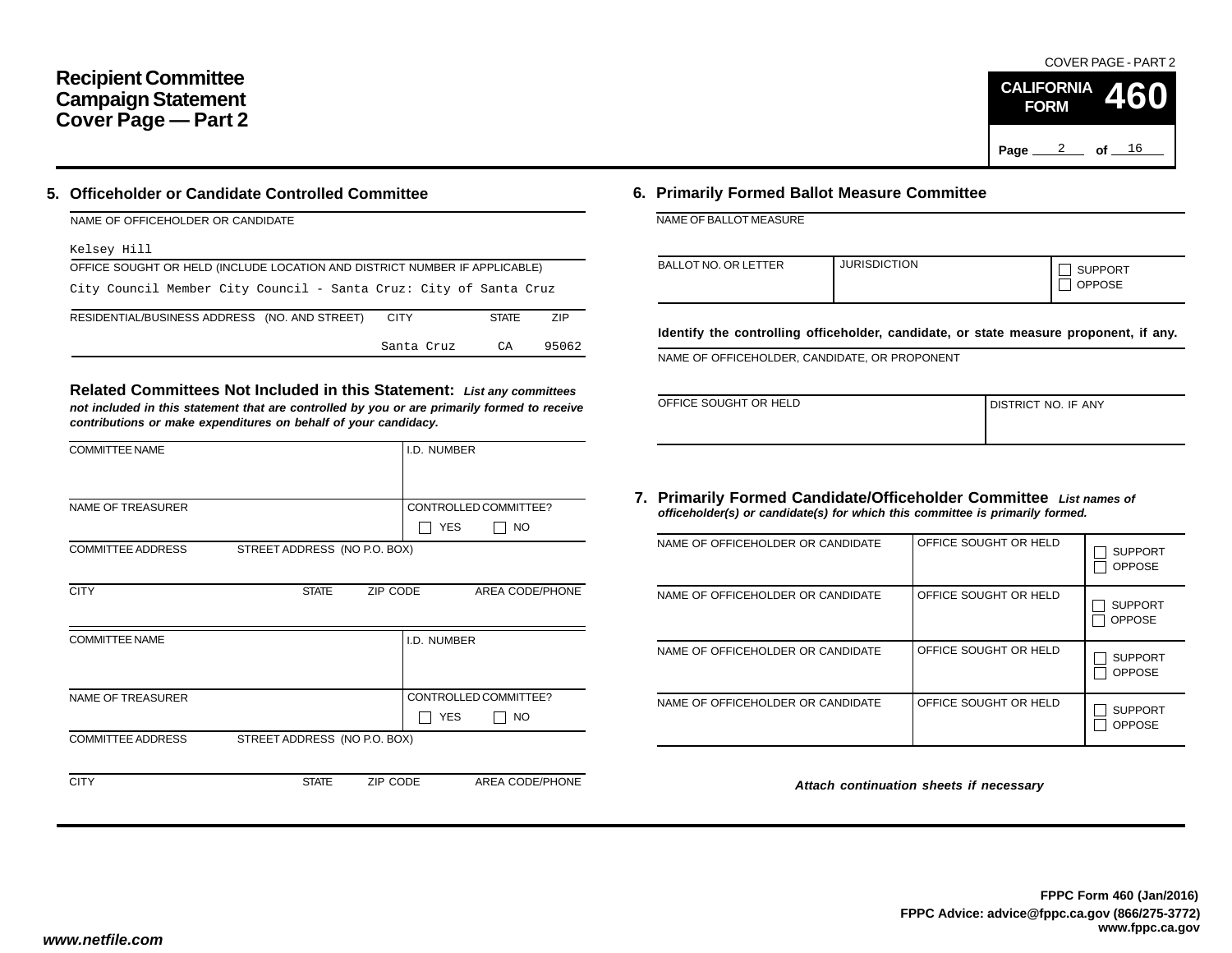| <b>Campaign Disclosure Statement</b>                                              |                                             |                                                                   |  |                                                                                        | <b>SUMMARY PAGE</b>           |                                                                                                                                                                                                                                                                                                                     |  |  |  |
|-----------------------------------------------------------------------------------|---------------------------------------------|-------------------------------------------------------------------|--|----------------------------------------------------------------------------------------|-------------------------------|---------------------------------------------------------------------------------------------------------------------------------------------------------------------------------------------------------------------------------------------------------------------------------------------------------------------|--|--|--|
| <b>Summary Page</b>                                                               | Amounts may be rounded<br>to whole dollars. |                                                                   |  |                                                                                        | Statement covers period       | CALIFORNIA 460                                                                                                                                                                                                                                                                                                      |  |  |  |
|                                                                                   |                                             |                                                                   |  | from $\overline{\phantom{0}}$                                                          | 07/01/2020                    | <b>FORM</b>                                                                                                                                                                                                                                                                                                         |  |  |  |
| SEE INSTRUCTIONS ON REVERSE                                                       |                                             |                                                                   |  | through.                                                                               | 09/19/2020                    | Page $3$ of $16$                                                                                                                                                                                                                                                                                                    |  |  |  |
| NAME OF FILER                                                                     |                                             |                                                                   |  |                                                                                        |                               | I.D. NUMBER                                                                                                                                                                                                                                                                                                         |  |  |  |
| Kelsey Hill for City Council 2020                                                 |                                             |                                                                   |  |                                                                                        |                               | 1428391                                                                                                                                                                                                                                                                                                             |  |  |  |
| <b>Contributions Received</b>                                                     |                                             | <b>Column A</b><br>TOTAL THIS PERIOD<br>(FROM ATTACHED SCHEDULES) |  | <b>Column B</b><br><b>CALENDAR YEAR</b><br>TOTAL TO DATE                               | <b>General Elections</b>      | <b>Calendar Year Summary for Candidates</b><br>Running in Both the State Primary and                                                                                                                                                                                                                                |  |  |  |
|                                                                                   |                                             |                                                                   |  | \$11,817.00                                                                            |                               |                                                                                                                                                                                                                                                                                                                     |  |  |  |
|                                                                                   |                                             | 0.00                                                              |  | 0.00                                                                                   |                               | $1/1$ through $6/30$<br>7/1 to Date                                                                                                                                                                                                                                                                                 |  |  |  |
|                                                                                   |                                             |                                                                   |  | $\frac{11,817,00}{\frac{11,817}{\frac{1}{2}}}$                                         | 20. Contributions<br>Received | $\frac{1}{2}$ $\frac{1}{2}$ $\frac{1}{2}$ $\frac{1}{2}$ $\frac{1}{2}$ $\frac{1}{2}$ $\frac{1}{2}$ $\frac{1}{2}$ $\frac{1}{2}$ $\frac{1}{2}$ $\frac{1}{2}$ $\frac{1}{2}$ $\frac{1}{2}$ $\frac{1}{2}$ $\frac{1}{2}$ $\frac{1}{2}$ $\frac{1}{2}$ $\frac{1}{2}$ $\frac{1}{2}$ $\frac{1}{2}$ $\frac{1}{2}$ $\frac{1}{2}$ |  |  |  |
|                                                                                   |                                             | $\overline{\qquad \qquad 178.00}$                                 |  | 178.00                                                                                 | 21. Expenditures              |                                                                                                                                                                                                                                                                                                                     |  |  |  |
|                                                                                   |                                             |                                                                   |  | $\frac{11,995.00}{\sqrt{11}}$                                                          | Made                          |                                                                                                                                                                                                                                                                                                                     |  |  |  |
| <b>Expenditures Made</b>                                                          |                                             |                                                                   |  |                                                                                        |                               | <b>Expenditure Limit Summary for State</b>                                                                                                                                                                                                                                                                          |  |  |  |
|                                                                                   |                                             |                                                                   |  |                                                                                        | <b>Candidates</b>             |                                                                                                                                                                                                                                                                                                                     |  |  |  |
|                                                                                   |                                             | <u> 1990 - Jan Barnett, fransk politiker</u><br>0.00              |  | 0.00                                                                                   |                               | 22. Cumulative Expenditures Made*                                                                                                                                                                                                                                                                                   |  |  |  |
|                                                                                   |                                             |                                                                   |  | \$4,680.12                                                                             |                               | (If Subject to Voluntary Expenditure Limit)                                                                                                                                                                                                                                                                         |  |  |  |
| 9. Accrued Expenses (Unpaid Bills) Schedule F, Line 3                             |                                             | 0.00                                                              |  | 0.00                                                                                   | Date of Election              | <b>Total to Date</b>                                                                                                                                                                                                                                                                                                |  |  |  |
|                                                                                   |                                             | $\begin{array}{c c} \hline & 178.00 \end{array}$                  |  | 178.00                                                                                 | (mm/dd/yy)                    |                                                                                                                                                                                                                                                                                                                     |  |  |  |
|                                                                                   |                                             |                                                                   |  | 4,858.12<br>$\frac{1}{2}$                                                              |                               | $\frac{1}{2}$                                                                                                                                                                                                                                                                                                       |  |  |  |
| <b>Current Cash Statement</b>                                                     |                                             |                                                                   |  |                                                                                        | $\frac{1}{2}$                 | $\sim$                                                                                                                                                                                                                                                                                                              |  |  |  |
| 12. Beginning Cash Balance  Previous Summary Page, Line 16 \$ _______________0.00 |                                             |                                                                   |  | To calculate Column B, add                                                             |                               |                                                                                                                                                                                                                                                                                                                     |  |  |  |
|                                                                                   |                                             | 11,817.00                                                         |  | amounts in Column A to the<br>corresponding amounts                                    |                               |                                                                                                                                                                                                                                                                                                                     |  |  |  |
|                                                                                   |                                             | 0.00                                                              |  | from Column B of your last                                                             | reported in Column B.         | *Amounts in this section may be different from amounts                                                                                                                                                                                                                                                              |  |  |  |
|                                                                                   |                                             | 4,680.12                                                          |  | report. Some amounts in<br>Column A may be negative                                    |                               |                                                                                                                                                                                                                                                                                                                     |  |  |  |
| 16. ENDING CASH BALANCE  Add Lines 12 + 13 + 14, then subtract Line 15 \$         |                                             | 7,136.88                                                          |  | figures that should be                                                                 |                               |                                                                                                                                                                                                                                                                                                                     |  |  |  |
| If this is a termination statement, Line 16 must be zero.                         |                                             |                                                                   |  | subtracted from previous<br>period amounts. If this is<br>the first report being filed |                               |                                                                                                                                                                                                                                                                                                                     |  |  |  |
| 17. LOAN GUARANTEES RECEIVED  Schedule B, Part 2                                  | \$                                          | 0.00                                                              |  | for this calendar year, only<br>carry over the amounts                                 |                               |                                                                                                                                                                                                                                                                                                                     |  |  |  |
| <b>Cash Equivalents and Outstanding Debts</b>                                     |                                             |                                                                   |  | from Lines 2, 7, and 9 (if<br>any).                                                    |                               |                                                                                                                                                                                                                                                                                                                     |  |  |  |
|                                                                                   | - \$                                        | 0.00                                                              |  |                                                                                        |                               |                                                                                                                                                                                                                                                                                                                     |  |  |  |
|                                                                                   | - \$                                        | 0.00                                                              |  |                                                                                        |                               |                                                                                                                                                                                                                                                                                                                     |  |  |  |
|                                                                                   |                                             |                                                                   |  |                                                                                        |                               | FPPC Form 460 (Jan/201                                                                                                                                                                                                                                                                                              |  |  |  |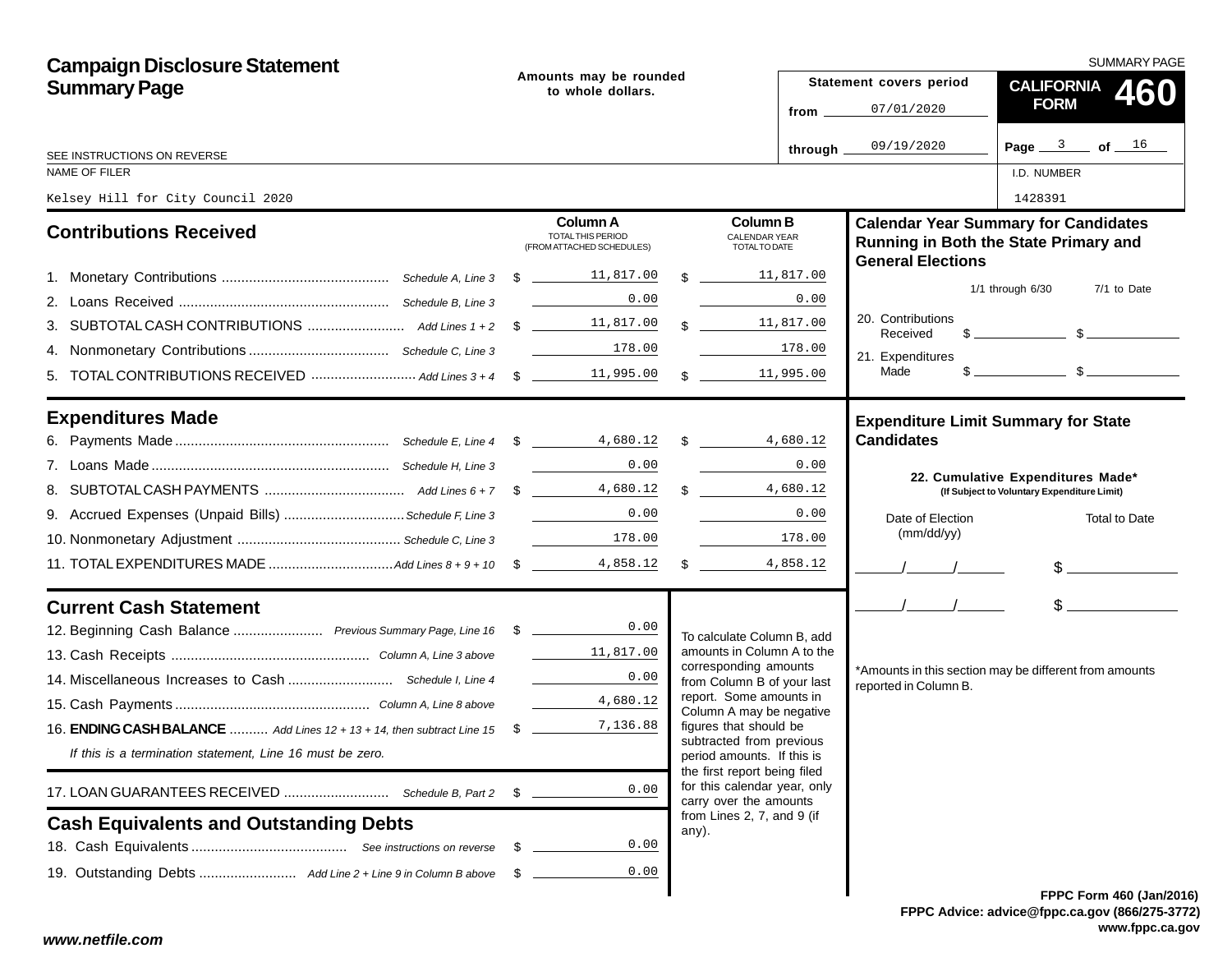| <b>Schedule A</b>                      |                                                                                                 |                                                                    |                                                                                                     |                                                 |                                                                  |                                         | <b>SCHEDULE A</b>                                  |  |
|----------------------------------------|-------------------------------------------------------------------------------------------------|--------------------------------------------------------------------|-----------------------------------------------------------------------------------------------------|-------------------------------------------------|------------------------------------------------------------------|-----------------------------------------|----------------------------------------------------|--|
| <b>Monetary Contributions Received</b> |                                                                                                 |                                                                    | Amounts may be rounded<br>to whole dollars.                                                         | Statement covers period<br>07/01/2020<br>from   |                                                                  | <b>CALIFORNIA</b><br>460<br><b>FORM</b> |                                                    |  |
|                                        | SEE INSTRUCTIONS ON REVERSE                                                                     |                                                                    |                                                                                                     | through 09/19/2020                              |                                                                  |                                         | Page $4$ of $16$                                   |  |
| NAME OF FILER                          |                                                                                                 |                                                                    |                                                                                                     |                                                 |                                                                  | I.D. NUMBER                             |                                                    |  |
|                                        | Kelsey Hill for City Council 2020                                                               |                                                                    |                                                                                                     |                                                 |                                                                  | 1428391                                 |                                                    |  |
| <b>DATE</b><br><b>RECEIVED</b>         | FULL NAME, STREET ADDRESS AND ZIP CODE OF CONTRIBUTOR<br>(IF COMMITTEE, ALSO ENTER I.D. NUMBER) | <b>CONTRIBUTOR</b><br>CODE *                                       | IF AN INDIVIDUAL, ENTER<br>OCCUPATION AND EMPLOYER<br>(IF SELF-EMPLOYED, ENTER NAME<br>OF BUSINESS) | <b>AMOUNT</b><br><b>RECEIVED THIS</b><br>PERIOD | <b>CUMULATIVE TO DATE</b><br>CALENDAR YEAR<br>(JAN. 1 - DEC. 31) |                                         | PER ELECTION<br>TO DATE<br>(IF REQUIRED)           |  |
| 07/19/2020                             | Faisal Fazilat<br>Santa Cruz, CA 95060                                                          | $X$ IND<br>$\Box$ COM<br>$\Box$ OTH<br>$\Box$ PTY<br>$\square$ SCC | Union Representative<br>SEIU-UHW                                                                    | 200.00                                          |                                                                  | 400.00                                  |                                                    |  |
| 07/23/2020                             | Jeffrey Smedberg<br>Santa Cruz, CA 95062                                                        | $X$ IND<br>$\Box$ COM<br>$\Box$ OTH<br>$\Box$ PTY<br>$\square$ SCC | Retired<br>Retired                                                                                  | 200.00                                          |                                                                  | 200.00                                  |                                                    |  |
| 07/27/2020                             | Cyndi Dawson<br>Santa Cruz, CA 95060                                                            | $X$ IND<br>$\Box$ COM<br>$\Box$ OTH<br>$\Box$ PTY<br>$\square$ SCC | Diving Instructor<br>Self                                                                           | 100.00                                          |                                                                  | 100.00                                  |                                                    |  |
| 07/27/2020                             | Stacey Falls<br>Santa Cruz, CA 95060                                                            | $X$ IND<br>$\Box$ COM<br>$\Box$ OTH<br>$\Box$ PTY<br>$\square$ SCC | Santa Cruz High School<br>Teacher                                                                   | 200.00                                          |                                                                  | 250.00                                  |                                                    |  |
| 07/27/2020                             | Janette Karwin<br>Santa Cruz, CA 95062                                                          | $X$ IND<br>$\Box$ COM<br>$\Box$ OTH<br>$\Box$ PTY<br>$\square$ SCC | Retired<br>Retired                                                                                  | 250.00                                          |                                                                  | 250.00                                  |                                                    |  |
|                                        |                                                                                                 |                                                                    | <b>SUBTOTAL \$</b>                                                                                  | 950.00                                          |                                                                  |                                         |                                                    |  |
|                                        | <b>Schedule A Summary</b><br>1. Amount received this period - itemized monetary contributions.  |                                                                    |                                                                                                     | 9,669.00                                        |                                                                  | *Contributor Codes<br>IND-Individual    | COM-Recipient Committee<br>(other than PTY or SCC) |  |
|                                        | 2. Amount received this period – unitemized monetary contributions of less than \$100 \$        |                                                                    |                                                                                                     | 2,148.00                                        |                                                                  | PTY - Political Party                   | OTH - Other (e.g., business entity)                |  |
|                                        | 3. Total monetary contributions received this period.                                           |                                                                    |                                                                                                     |                                                 |                                                                  |                                         | SCC - Small Contributor Committee                  |  |
|                                        | (Add Lines 1 and 2. Enter here and on the Summary Page, Column A, Line 1.)  TOTAL \$            |                                                                    |                                                                                                     | 11,817.00                                       |                                                                  |                                         |                                                    |  |

**FPPC Advice: advice@fppc.ca.gov (866/275-3772) www.fppc.ca.gov FPPC Form 460 (Jan/2016)**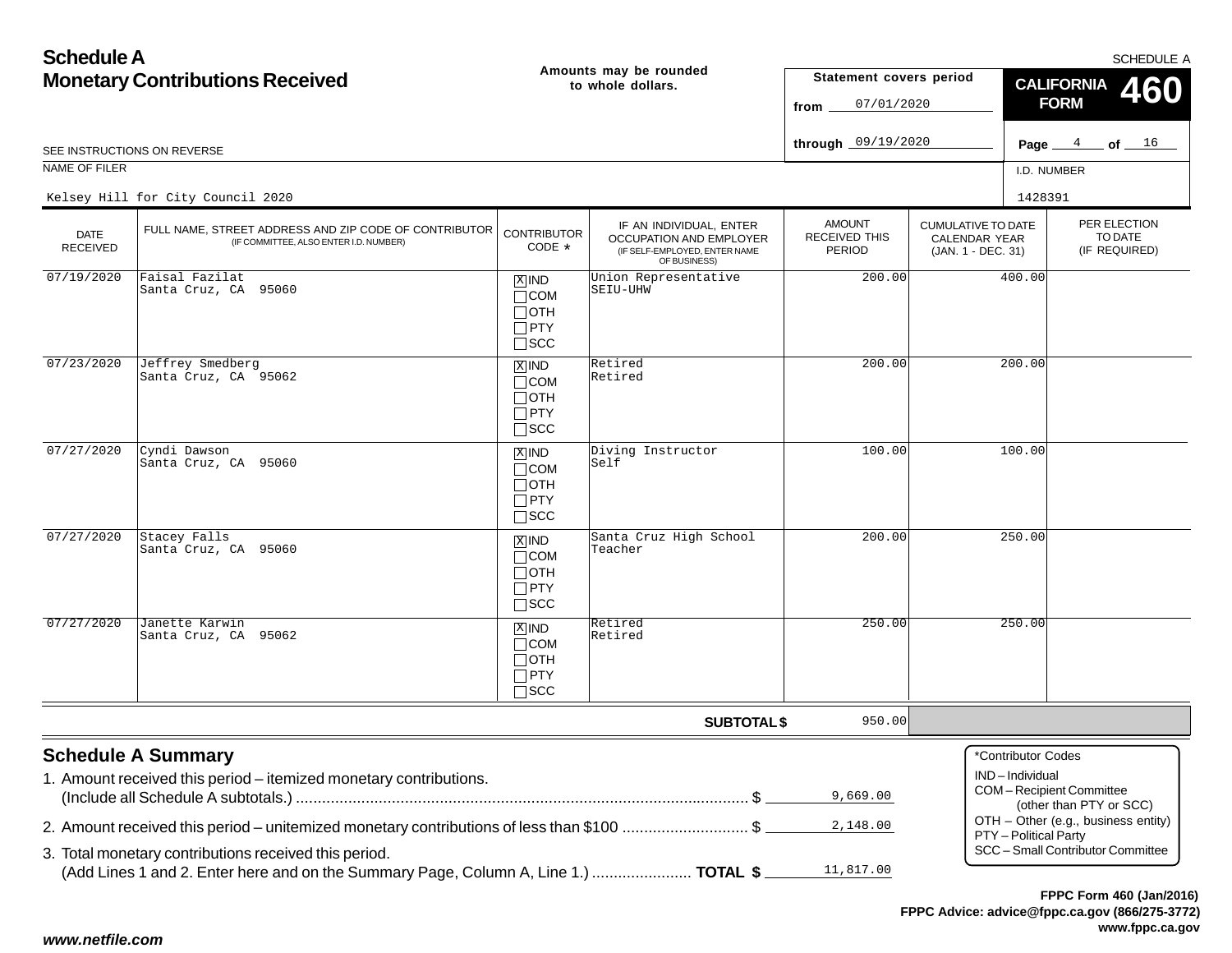|                                |                                                                                                 |                                                                            |                                                                                                     | 07/01/2020<br>from .                            |                                                                         | FORM<br>u s                              |
|--------------------------------|-------------------------------------------------------------------------------------------------|----------------------------------------------------------------------------|-----------------------------------------------------------------------------------------------------|-------------------------------------------------|-------------------------------------------------------------------------|------------------------------------------|
|                                |                                                                                                 |                                                                            |                                                                                                     | 09/19/2020<br>through.                          |                                                                         | $\frac{5}{2}$ of $\frac{16}{2}$<br>Page_ |
| NAME OF FILER                  |                                                                                                 |                                                                            |                                                                                                     |                                                 |                                                                         | I.D. NUMBER                              |
|                                | Kelsey Hill for City Council 2020                                                               |                                                                            |                                                                                                     |                                                 |                                                                         | 1428391                                  |
| <b>DATE</b><br><b>RECEIVED</b> | FULL NAME, STREET ADDRESS AND ZIP CODE OF CONTRIBUTOR<br>(IF COMMITTEE, ALSO ENTER I.D. NUMBER) | <b>CONTRIBUTOR</b><br>$CODE *$                                             | IF AN INDIVIDUAL, ENTER<br>OCCUPATION AND EMPLOYER<br>(IF SELF-EMPLOYED, ENTER NAME<br>OF BUSINESS) | <b>AMOUNT</b><br><b>RECEIVED THIS</b><br>PERIOD | <b>CUMULATIVE TO DATE</b><br><b>CALENDAR YEAR</b><br>(JAN. 1 - DEC. 31) | PER ELECTIC<br>TO DATE<br>(IF REQUIRE)   |
| 07/27/2020                     | Paula Mack<br>Santa Cruz, CA 95062                                                              | $\overline{X}$ IND<br>$\Box$ COM<br>$\Box$ OTH<br>$\Box$ PTY<br>$\Box$ scc | Retired<br>Retired                                                                                  | 200.00                                          | 200.00                                                                  |                                          |
| 07/31/2020                     | Sarah Ringler<br>Santa Cruz, CA 95062                                                           | $X$ IND<br>$\Box$ COM<br>$\Box$ OTH<br>$\Box$ PTY<br>$\Box$ scc            | Retired<br>Retired                                                                                  | 100.00                                          | 100.00                                                                  |                                          |
| 07/31/2020                     | Roland Saher<br>Santa Cruz, CA 95062                                                            | $X$ IND<br>$\Box$ COM<br>$\Box$ OTH<br>$\Box$ PTY<br>$\Box$ scc            | Retired<br>Retired                                                                                  | 400.00                                          | 400.00                                                                  |                                          |
| 08/01/2020                     | Micheal Saint<br>Aptos, CA 95003                                                                | $x$ IND<br>$\Box$ COM<br>$\Box$ OTH<br>$\Box$ PTY<br>$\square$ scc         | Retired<br>Retired                                                                                  | 400.00                                          | 400.00                                                                  |                                          |
| 08/04/2020                     | Madeleine Clyde<br>Santa Cruz, CA 95060                                                         | $X$ IND<br>$\Box$ COM<br>$\Box$ OTH                                        | Retired<br>Retired                                                                                  | 200.00                                          | 200.00                                                                  |                                          |

PTY SCC

**SUBTOTAL \$**

1,300.00

**Monetary Contributions Received**

**Schedule A (Continuation Sheet)**

**Amounts may be rounded**

**to whole dollars.**

SCHEDULE A (CONT.)

PER ELECTIONTO DATE(IF REQUIRED)

**460**

**CALIFORNIA FORM**

**Statement covers period**

IND – IndividualCOM – Recipient Committee (other than PTY or SCC) OTH – Other (e.g., business entity) PTY – Political Party SCC – Small Contributor Committee

*www.netfile.com*

\*Contributor Codes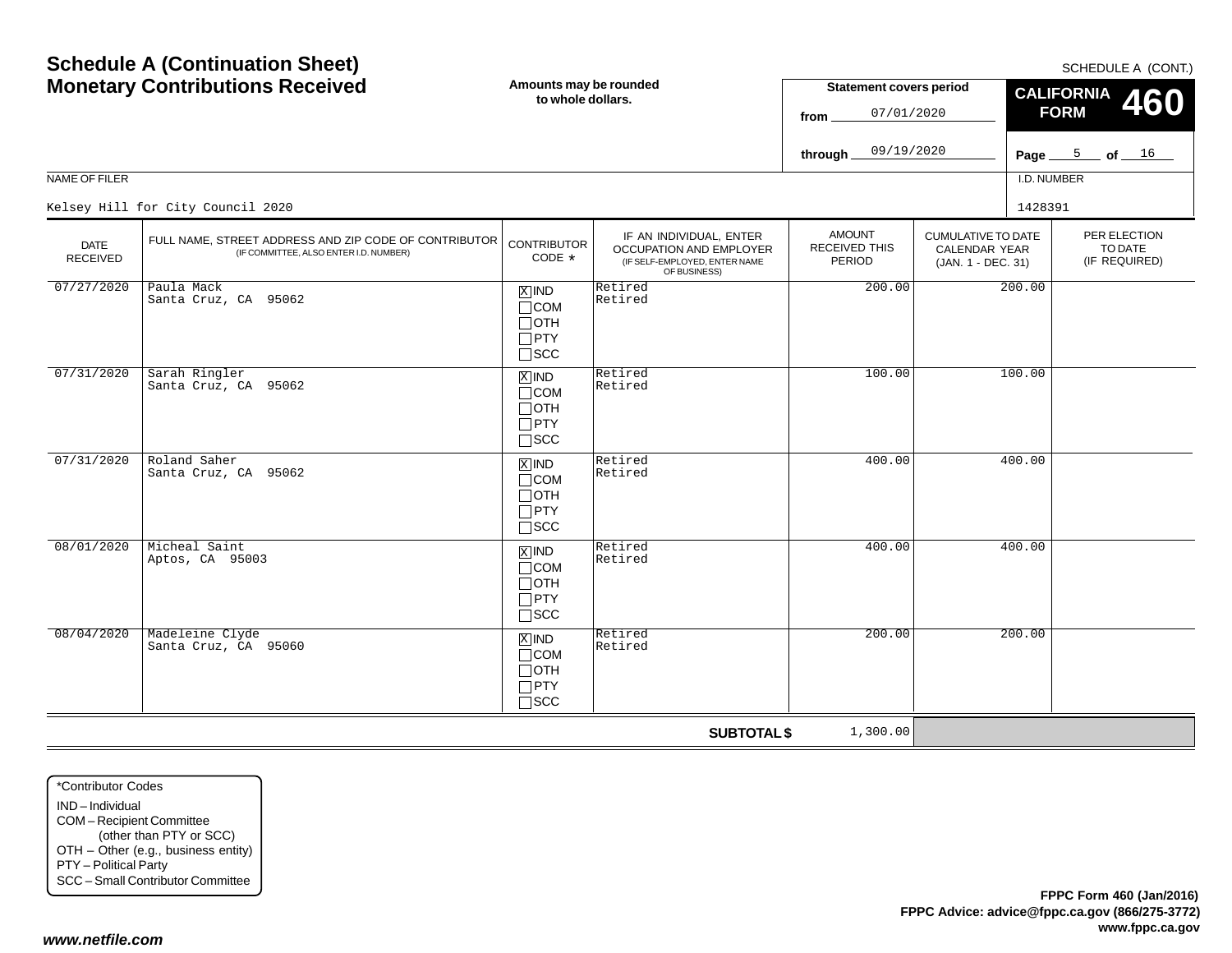|                                | <b>Monetary Contributions Received</b><br>Amounts may be rounded<br><b>Statement covers period</b><br>to whole dollars.<br>07/01/2020<br>from |                                                                                   |                                                                                                     | <b>CALIFORNIA</b><br><b>FORM</b>                |                                                                         | 460         |                               |         |                        |
|--------------------------------|-----------------------------------------------------------------------------------------------------------------------------------------------|-----------------------------------------------------------------------------------|-----------------------------------------------------------------------------------------------------|-------------------------------------------------|-------------------------------------------------------------------------|-------------|-------------------------------|---------|------------------------|
|                                |                                                                                                                                               |                                                                                   |                                                                                                     | 09/19/2020<br>through.                          |                                                                         | Page        | 6                             |         | $\_$ of $\_$ $16$ $\_$ |
| NAME OF FILER                  |                                                                                                                                               |                                                                                   |                                                                                                     |                                                 |                                                                         | I.D. NUMBER |                               |         |                        |
|                                | Kelsey Hill for City Council 2020                                                                                                             |                                                                                   |                                                                                                     |                                                 |                                                                         | 1428391     |                               |         |                        |
| <b>DATE</b><br><b>RECEIVED</b> | FULL NAME, STREET ADDRESS AND ZIP CODE OF CONTRIBUTOR<br>(IF COMMITTEE, ALSO ENTER I.D. NUMBER)                                               | <b>CONTRIBUTOR</b><br>$CODE *$                                                    | IF AN INDIVIDUAL, ENTER<br>OCCUPATION AND EMPLOYER<br>(IF SELF-EMPLOYED, ENTER NAME<br>OF BUSINESS) | <b>AMOUNT</b><br><b>RECEIVED THIS</b><br>PERIOD | <b>CUMULATIVE TO DATE</b><br><b>CALENDAR YEAR</b><br>(JAN. 1 - DEC. 31) |             | PER ELECTION<br>(IF REQUIRED) | TO DATE |                        |
| 08/04/2020                     | Lorna Grundeman<br>Santa Cruz, CA 95062                                                                                                       | $X$ IND<br>$\Box$ COM<br>$\Box$ OTH<br>$\Box$ PTY<br>$\Box$ scc                   | Dignity Health<br>Registered Nurse                                                                  | 50.00                                           |                                                                         | 100.00      |                               |         |                        |
| 08/04/2020                     | Robert Morgan<br>Santa Cruz, CA 95062                                                                                                         | $X$ IND<br>$\Box$ COM<br>$\Box$ OTH<br>$\Box$ PTY<br>$\Box$ SCC                   | Retired<br>Retired                                                                                  | 250.00                                          |                                                                         | 400.00      |                               |         |                        |
| 08/06/2020                     | Candance Brown<br>Santa Cruz, CA 95062                                                                                                        | $X$ IND<br>$\Box$ COM<br>$\Box$ OTH<br>$\Box$ PTY<br>$\Box$ scc                   | Accountant<br>HR Block                                                                              | 200.00                                          |                                                                         | 400.00      |                               |         |                        |
| 08/06/2020                     | Sophie Cox<br>Sunnyvale, CA 94086                                                                                                             | $\boxed{\text{X}}$ IND<br>$\Box$ COM<br>$\Box$ OTH<br>$\Box$ PTY<br>$\square$ SCC | Copy Editor<br>Apple                                                                                | 150.00                                          |                                                                         | 150.00      |                               |         |                        |
| 08/06/2020                     | Terri German<br>Santa Cruz, CA 95062                                                                                                          | $X$ IND<br>$\Box$ COM<br>$\Box$ OTH<br>$\Box$ PTY<br>$\square$ SCC                | Not Employed<br>Not Employed                                                                        | 99.00                                           |                                                                         | 199.00      |                               |         |                        |

**SUBTOTAL \$**

749.00

\*Contributor CodesIND – Individual COM – Recipient Committee (other than PTY or SCC) OTH – Other (e.g., business entity) PTY – Political Party SCC – Small Contributor Committee

**Schedule A (Continuation Sheet)**

SCHEDULE A (CONT.)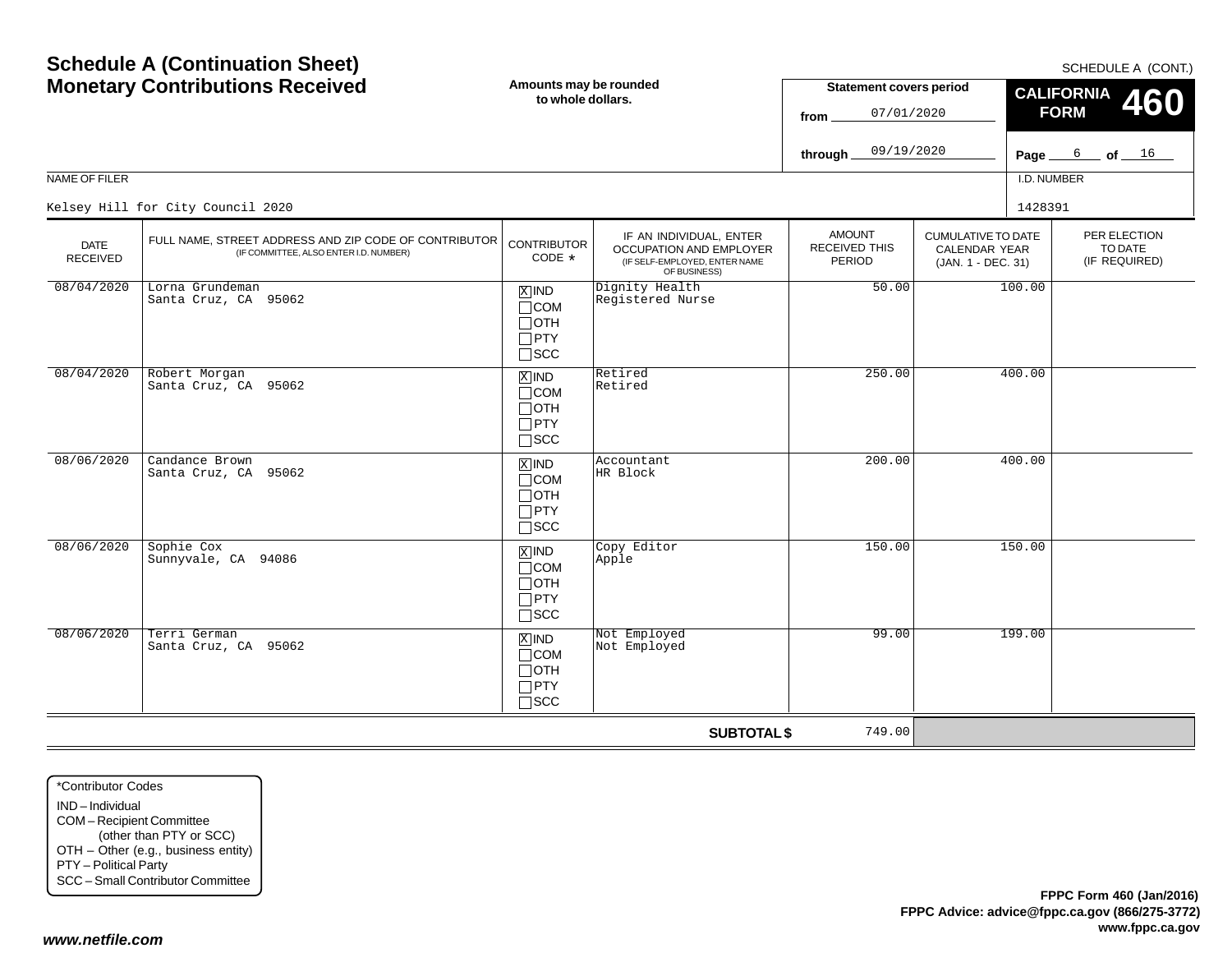| <b>Schedule A (Continuation Sheet)</b><br><b>Monetary Contributions Received</b> |                                                                                                 | Amounts may be rounded<br>to whole dollars.                        |                                                                                                            | <b>Statement covers period</b><br>07/01/2020<br>from<br>09/19/2020<br>through_ |                                                                  | SCHEDULE A (CONT<br><b>CALIFORNIA</b><br>460<br><b>FORM</b><br>Page $\frac{7}{2}$ of $\frac{16}{2}$ |  |  |
|----------------------------------------------------------------------------------|-------------------------------------------------------------------------------------------------|--------------------------------------------------------------------|------------------------------------------------------------------------------------------------------------|--------------------------------------------------------------------------------|------------------------------------------------------------------|-----------------------------------------------------------------------------------------------------|--|--|
| NAME OF FILER                                                                    |                                                                                                 |                                                                    |                                                                                                            |                                                                                |                                                                  | I.D. NUMBER                                                                                         |  |  |
|                                                                                  | Kelsey Hill for City Council 2020                                                               |                                                                    |                                                                                                            |                                                                                |                                                                  | 1428391                                                                                             |  |  |
| <b>DATE</b><br><b>RECEIVED</b>                                                   | FULL NAME, STREET ADDRESS AND ZIP CODE OF CONTRIBUTOR<br>(IF COMMITTEE, ALSO ENTER I.D. NUMBER) | <b>CONTRIBUTOR</b><br>CODE *                                       | IF AN INDIVIDUAL, ENTER<br><b>OCCUPATION AND EMPLOYER</b><br>(IF SELF-EMPLOYED, ENTER NAME<br>OF BUSINESS) | <b>AMOUNT</b><br>RECEIVED THIS<br>PERIOD                                       | <b>CUMULATIVE TO DATE</b><br>CALENDAR YEAR<br>(JAN. 1 - DEC. 31) | PER ELECTION<br>TO DATE<br>(IF REQUIRED)                                                            |  |  |
| 08/06/2020                                                                       | John Hall<br>Santa Cruz, CA 95062                                                               | $X$ IND<br>$\Box$ COM<br>$\Box$ OTH<br>$\Box$ PTY<br>$\Box$ scc    | Retired<br>Retired                                                                                         | 200.00                                                                         | 200.00                                                           |                                                                                                     |  |  |
| 08/06/2020                                                                       | Ed Porter<br>Santa Cruz, CA 95060                                                               | $X$ IND<br>$\Box$ COM<br>$\Box$ OTH<br>$\Box$ PTY<br>$\square$ SCC | Retired<br>Retired                                                                                         | 400.00                                                                         | 400.00                                                           |                                                                                                     |  |  |
| 08/06/2020                                                                       | James Weller<br>Capitola, CA 95010                                                              | $X$ IND<br>$\Box$ COM<br>$\Box$ OTH<br>$\Box$ PTY<br>$\Box$ SCC    | Principal<br>landtitleguru.com                                                                             | 200.00                                                                         | 200.00                                                           |                                                                                                     |  |  |
| 08/06/2020                                                                       | Jennifer Wilke<br>Kihei, HI 96753                                                               | $X$ IND<br>$\Box$ COM<br>$\Box$ OTH<br>$\Box$ PTY<br>$\square$ SCC | Executive Director<br>Mobility Fitness                                                                     | 100.00                                                                         | 100.00                                                           |                                                                                                     |  |  |
| 08/08/2020                                                                       | Andrew Schiffrin<br>Santa Cruz, CA 95060                                                        | $X$ IND<br>$\Box$ COM<br>$\Box$ OTH<br>$\Box$ PTY<br>$\exists$ scc | Not Employed<br>Not Employed                                                                               | 50.00                                                                          | 100.00                                                           |                                                                                                     |  |  |

**SUBTOTAL \$**

950.00

\*Contributor CodesIND – IndividualCOM – Recipient Committee (other than PTY or SCC) OTH – Other (e.g., business entity) PTY – Political Party SCC – Small Contributor Committee

SCHEDULE A (CONT.)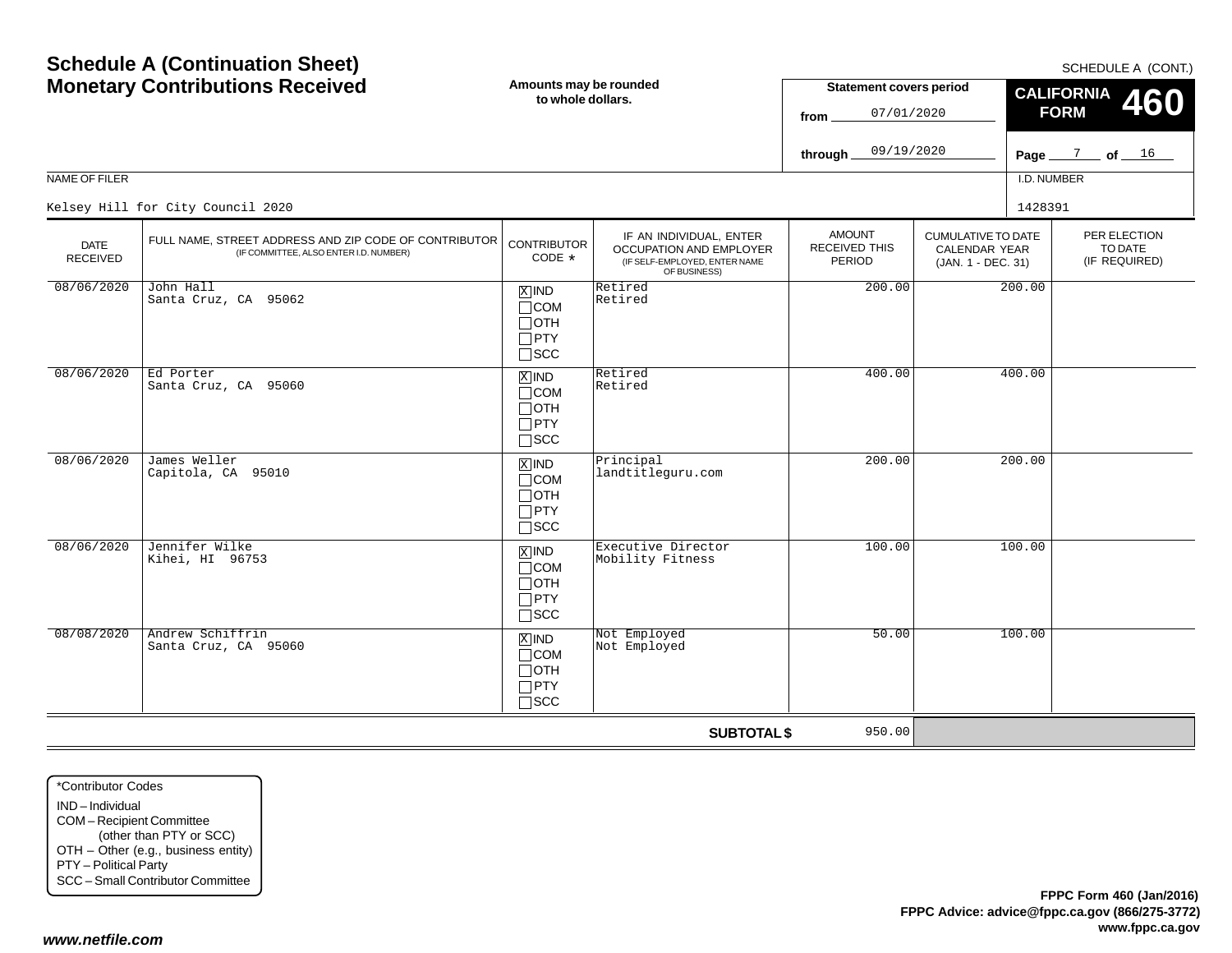\*Contributor CodesIND – IndividualCOM – Recipient Committee (other than PTY or SCC) OTH – Other (e.g., business entity) PTY – Political Party SCC – Small Contributor Committee

Page <u>\_\_\_\_8 \_\_</u>\_ of <u>\_\_\_16</u> **to whole dollars.**NAME OF FILERI.D. NUMBER**fromthrough FORM 460** PER ELECTIONTO DATE (IF REQUIRED) CUMULATIVE TO DATECALENDAR YEAR (JAN. 1 - DEC. 31) AMOUNTRECEIVED THISPERIODIF AN INDIVIDUAL, ENTER OCCUPATION AND EMPLOYER (IF SELF-EMPLOYED, ENTER NAME OF BUSINESS) DATE RECEIVEDFULL NAME, STREET ADDRESS AND ZIP CODE OF CONTRIBUTOR (IF COMMITTEE, ALSO ENTER I.D. NUMBER) CONTRIBUTORCODE\*IND X $\Box$ COM  $\Box$ OTH PTY  $\Box$ SCC xiind COM  $\Box$ OTH  $\Box$ PTY SCC IND XCOM OTH PTY  $\Box$ SCC IND  $\Box$ COM OTH  $\Box$ PTY  $\Box$ SCC IND $\Box$ COM OTH PTY  $\Box$ SCC 07/01/202009/19/2020Kelsey Hill for City Council 2020 <sup>1428391</sup> 08/09/2020 Chris Krohn Santa Cruz, CA 95060 Intern Coordinator UC Santa Cruz200.00 200.00 08/10/2020 Roberta Conway La Selva Beach, CA 95076 Registered Nurse Watsonville CommunityHospital400.00 400.00 08/10/2020 Reggie Meisler Santa Cruz, CA 95060Software Engineer<br>MachineZone ngineer 400.00 400.00 400.00 08/14/2020 Brett Garrett Santa Cruz, CA 95060 $\begin{array}{|c|c|c|c|}\n\hline\n\text{MMD} & \text{Website Hosting} & & & 400.00 & & 400.00 \\
\hline\n\text{Self Emploved} & & & & & & \\
\hline\n\end{array}$ 08/19/2020 Jacquelyn Griffith Santa Cruz, CA 95060 $\begin{array}{|l|c|c|c|}\hline \mathbb{X} & \mathbb{N} \mathsf{D} & \mathbb{N} \mathsf{ot} & \mathsf{Emploved} \ \hline \mathsf{I}\mathsf{C}\mathsf{C}\mathsf{M} & \mathbb{N} \mathsf{ot} & \mathsf{Emploved} \end{array} \hspace{2cm} \begin{array}{c} 150.00 \ 150.00 \end{array}$ 

**SUBTOTAL \$**

1,550.00

**Amounts may be rounded**

# **Schedule A (Continuation Sheet) Monetary Contributions Received**

SCHEDULE A (CONT.)

**CALIFORNIA**

**Statement covers period**

*www.netfile.com*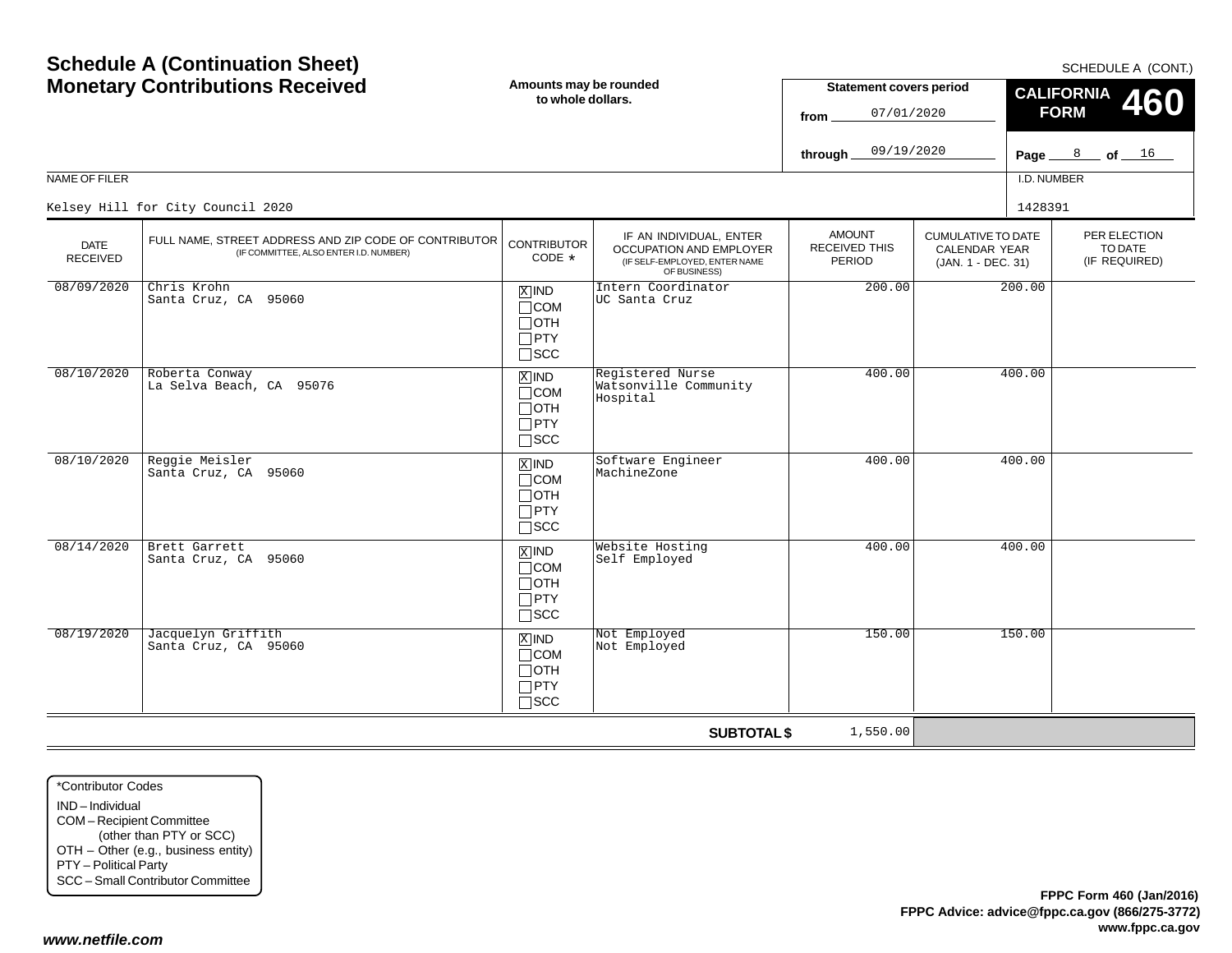\*Contributor CodesIND – IndividualCOM – Recipient Committee (other than PTY or SCC) OTH – Other (e.g., business entity) PTY – Political Party SCC – Small Contributor Committee

*www.netfile.com*

Page <u>\_\_\_\_9 \_\_</u>\_ of <u>\_\_\_16</u> NAME OF FILERI.D. NUMBER**through** PER ELECTIONTO DATE (IF REQUIRED) CUMULATIVE TO DATECALENDAR YEAR (JAN. 1 - DEC. 31) AMOUNTRECEIVED THISPERIODIF AN INDIVIDUAL, ENTER OCCUPATION AND EMPLOYER (IF SELF-EMPLOYED, ENTER NAME OF BUSINESS) DATE RECEIVEDFULL NAME, STREET ADDRESS AND ZIP CODE OF CONTRIBUTOR (IF COMMITTEE, ALSO ENTER I.D. NUMBER) CONTRIBUTORCODE\*IND X $\Box$ COM  $\Box$ OTH PTY  $\Box$ scc xiind COM  $\Box$ OTH  $\Box$ PTY SCC IND XCOM OTH PTY  $\Box$ SCC IND  $\Box$ COM OTH  $\Box$ PTY  $\Box$ SCC IND $\Box$ COM OTH PTY  $\Box$ SCC 09/19/2020Kelsey Hill for City Council 2020 <sup>1428391</sup> 08/28/2020 Amy Lebichuck Santa Cruz, CA 95060 Social Worker County of Santa Cruz $\begin{array}{|c|c|c|c|}\n\hline\nz & 150.00 & 150.00 \\
\hline\n\end{array}$ 08/30/2020 Susan Martinez Santa Cruz, CA 95060**X** IND Not Employed<br>
not Employed 100.00 100.00 09/01/2020 Len Beyea Santa Cruz, CA 95062 Engineering Consultant Self EmployedConsultant 120.00 120.00 09/05/2020 Faisal Fazilat Santa Cruz, CA 95060 $\begin{array}{|c|c|c|c|}\hline \mathbb{X} & \mathsf{IND} & \mathsf{Union} & \text{Representative} & \mathsf{200.00} \ \hline \mathbb{R} & \mathbb{S} & \mathbb{S} & \mathbb{S} & \mathbb{S} & \mathbb{S} & \mathbb{S} & \mathbb{S} & \mathbb{S} & \mathbb{S} & \mathbb{S} & \mathbb{S} & \mathbb{S} & \mathbb{S} & \mathbb{S} & \mathbb{S} & \mathbb{S} & \mathbb{S} & \mathbb{S} & \mathbb{S} & \mathbb{S} & \mathbb{S} & \mathbb{S$ 09/05/2020 Andrew Schiffrin Santa Cruz, CA 95060 $\begin{array}{|l|c|c|c|}\hline \mathbb{X} & \mathbb{N} \mathsf{D} & \mathbb{N} \mathsf{ot} & \mathsf{Emploved} \ \hline \mathsf{I}\mathsf{C}\mathsf{C}\mathsf{M} & \mathbb{N} \mathsf{ot} & \mathsf{Emploved} \end{array} \hspace{2cm} \begin{array}{c} \mathsf{50.00} \end{array} \hspace{2cm} \begin{array}{c} \mathsf{100.00} \end{array}$ 

**SUBTOTAL \$**

620.00

**Amounts may be rounded to whole dollars.Statement covers period fromCALIFORNIA FORM**07/01/2020

SCHEDULE A (CONT.)

**460**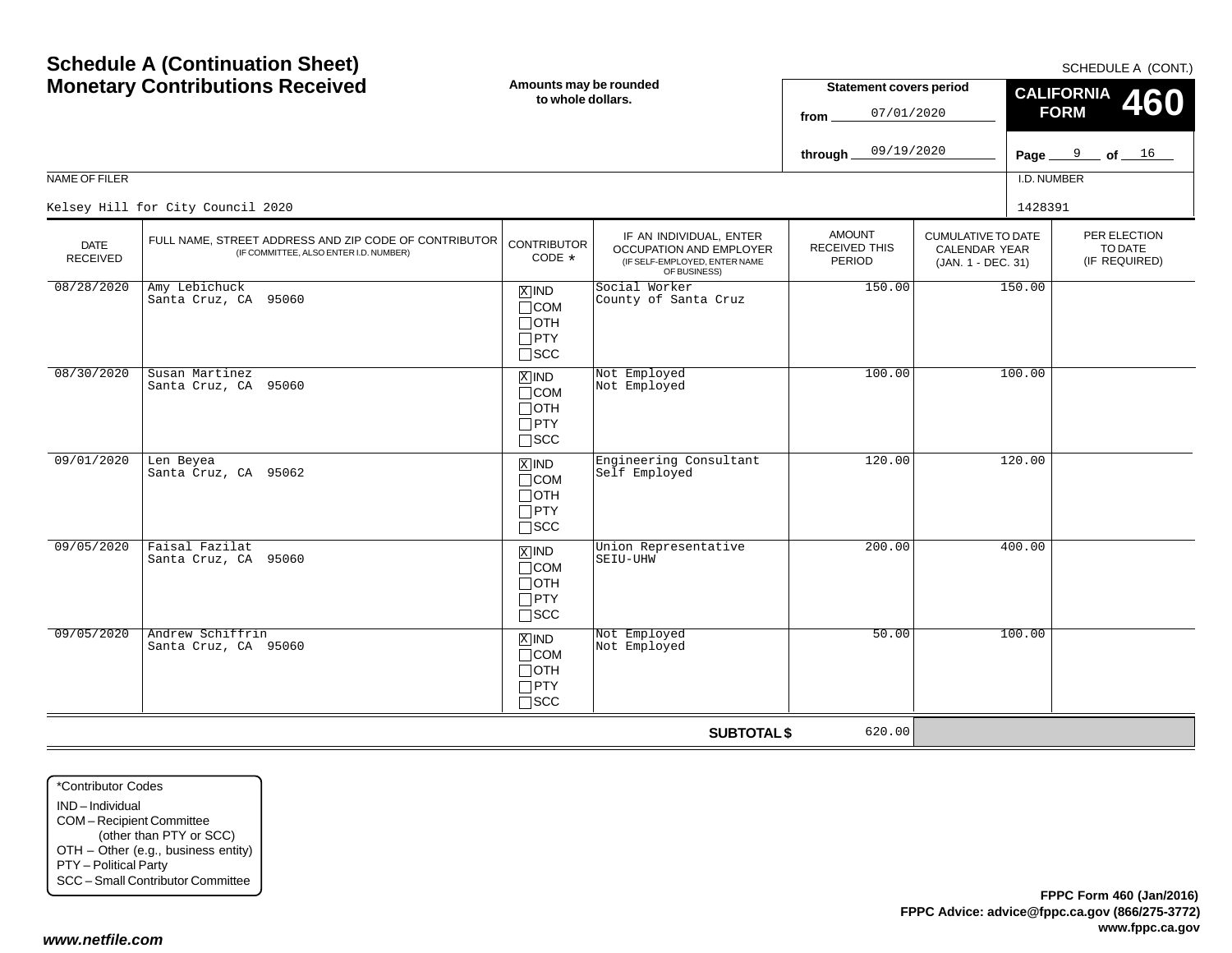| <b>NAME OF FILER</b>           | <b>Schedule A (Continuation Sheet)</b><br><b>Monetary Contributions Received</b><br>Kelsey Hill for City Council 2020 | Amounts may be rounded<br>to whole dollars.                                       |                                                                                                     | <b>Statement covers period</b><br>07/01/2020<br>from<br>09/19/2020<br>through |                                                                         | I.D. NUMBER<br>1428391 | SCHEDULE A (CONT.)<br><b>CALIFORNIA</b><br><b>460</b><br><b>FORM</b><br>Page $10$ of $16$ |
|--------------------------------|-----------------------------------------------------------------------------------------------------------------------|-----------------------------------------------------------------------------------|-----------------------------------------------------------------------------------------------------|-------------------------------------------------------------------------------|-------------------------------------------------------------------------|------------------------|-------------------------------------------------------------------------------------------|
| <b>DATE</b><br><b>RECEIVED</b> | FULL NAME, STREET ADDRESS AND ZIP CODE OF CONTRIBUTOR<br>(IF COMMITTEE, ALSO ENTER I.D. NUMBER)                       | <b>CONTRIBUTOR</b><br>$CODE *$                                                    | IF AN INDIVIDUAL, ENTER<br>OCCUPATION AND EMPLOYER<br>(IF SELF-EMPLOYED, ENTER NAME<br>OF BUSINESS) | <b>AMOUNT</b><br>RECEIVED THIS<br>PERIOD                                      | <b>CUMULATIVE TO DATE</b><br><b>CALENDAR YEAR</b><br>(JAN. 1 - DEC. 31) |                        | PER ELECTION<br>TO DATE<br>(IF REQUIRED)                                                  |
| 09/06/2020                     | Cindy Arvanites<br>Santa Cruz, CA 95065                                                                               | $X$ IND<br>$\Box$ COM<br>$\Box$ OTH<br>$\Box$ PTY<br>$\Box$ SCC                   | Paralegal<br>Vista Outdoor                                                                          | 150.00                                                                        | 150.00                                                                  |                        |                                                                                           |
| 09/06/2020                     | Michael Gasser<br>Santa Cruz, CA 95060                                                                                | $\boxed{\text{X}}$ IND<br>$\Box$ COM<br>$\Box$ OTH<br>$\Box$ PTY<br>$\square$ scc | Not Employed<br>Not Employed                                                                        | 100.00                                                                        |                                                                         | 100.00                 |                                                                                           |
| 09/06/2020                     | Micah Posner<br>Santa Cruz, CA 95060                                                                                  | $\overline{X}$ IND<br>$\Box$ COM<br>$\Box$ OTH<br>$\Box$ PTY<br>$\Box$ scc        | Builder<br>Self Employed                                                                            | 125.00                                                                        |                                                                         | 125.00                 |                                                                                           |
| 09/07/2020                     | William Malone<br>Santa Cruz, CA 95060                                                                                | $\boxed{\text{X}}$ IND<br>$\Box$ COM<br>$\Box$ OTH<br>$\Box$ PTY<br>$\square$ scc | Not Employed<br>Not Employed                                                                        | 400.00                                                                        |                                                                         | 400.00                 |                                                                                           |
| 09/10/2020                     | Krista Corwin<br>Santa Cruz, CA 95060                                                                                 | $X$ IND<br>$\Box$ COM<br>$\Box$ OTH<br>$\Box$ PTY<br>$\Box$ scc                   | Administrative Assistant<br>Santa Cruz County                                                       | 400.00                                                                        |                                                                         | 400.00                 |                                                                                           |
|                                |                                                                                                                       |                                                                                   | <b>SUBTOTAL \$</b>                                                                                  | 1,175.00                                                                      |                                                                         |                        |                                                                                           |

\*Contributor CodesIND – Individual COM – Recipient Committee (other than PTY or SCC) OTH – Other (e.g., business entity) PTY – Political Party SCC – Small Contributor Committee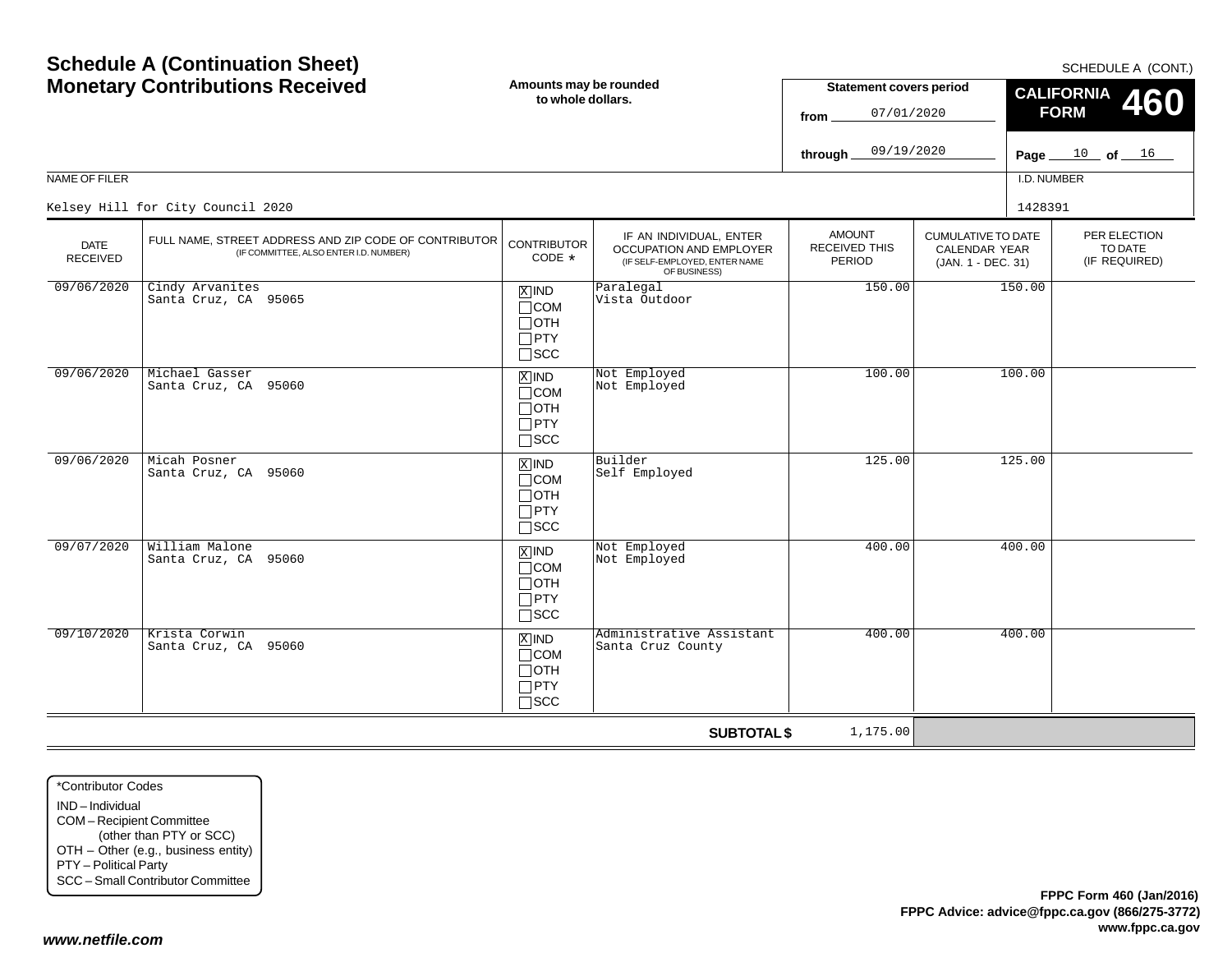|            |                                           |                                                                               | OF BUSINESS)                                |        |        |
|------------|-------------------------------------------|-------------------------------------------------------------------------------|---------------------------------------------|--------|--------|
| 09/10/2020 | Robert Morgan<br>Santa Cruz, CA 95062     | $X$ IND<br>$\Box$ COM<br>$\Box$ OTH<br>$\square$ PTY<br>$\square$ SCC         | Retired<br>Retired                          | 150.00 | 400.00 |
| 09/12/2020 | Paul Elerick<br>Aptos, CA 95003           | $X$ IND<br>$\Box$ COM<br>$\Box$ OTH<br>$\Box$ PTY<br>$\square$ SCC            | Retired<br>Retired                          | 100.00 | 100.00 |
| 09/12/2020 | Sara Nelson<br>Santa Cruz, CA 95060       | $X$ IND<br>$\Box$ COM<br>$\Box$ OTH<br>$\Box$ PTY<br>$\square$ SCC            | Executive Director<br>Romero Institute      | 250.00 | 250.00 |
| 09/12/2020 | Jason Ritchey<br>Scotts Valley, CA 95066  | $\overline{X}$ IND<br>$\Box$ COM<br>$\Box$ OTH<br>$\Box$ PTY<br>$\square$ SCC | Not Employed<br>Not Employed                | 150.00 | 150.00 |
| 09/13/2020 | Matthew Nathanson<br>Santa Cruz, CA 95060 | $X$ IND<br>$\Box$ COM<br>$\Box$ OTH<br>$\Box$ PTY<br>$\Box$ scc               | Public Health Nurse<br>County of Santa Cruz | 200.00 | 200.00 |
|            |                                           |                                                                               | <b>SUBTOTAL \$</b>                          | 850.00 |        |

FULL NAME, STREET ADDRESS AND ZIP CODE OF CONTRIBUTOR (IF COMMITTEE, ALSO ENTER I.D. NUMBER)

#### NAME OF FILER

DATERECEIVED

Kelsey Hill for City Council 2020<sup>1428391</sup>

# **Schedule A (Continuation Sheet) Monetary Contributions Received**

IF AN INDIVIDUAL, ENTER OCCUPATION AND EMPLOYER(IF SELF-EMPLOYED, ENTER NAME

**from**

**through**

AMOUNTRECEIVED THISPERIOD

**Statement covers period**

07/01/2020

09/19/2020

**CONTRIBUTOR** CODE\*

SCHEDULE A (CONT.)

PER ELECTIONTO DATE(IF REQUIRED)

**460**

**Page of**  11 <sup>16</sup>

I.D. NUMBER

100.00

CUMULATIVE TO DATE CALENDAR YEAR(JAN. 1 - DEC. 31)

**CALIFORNIA FORM**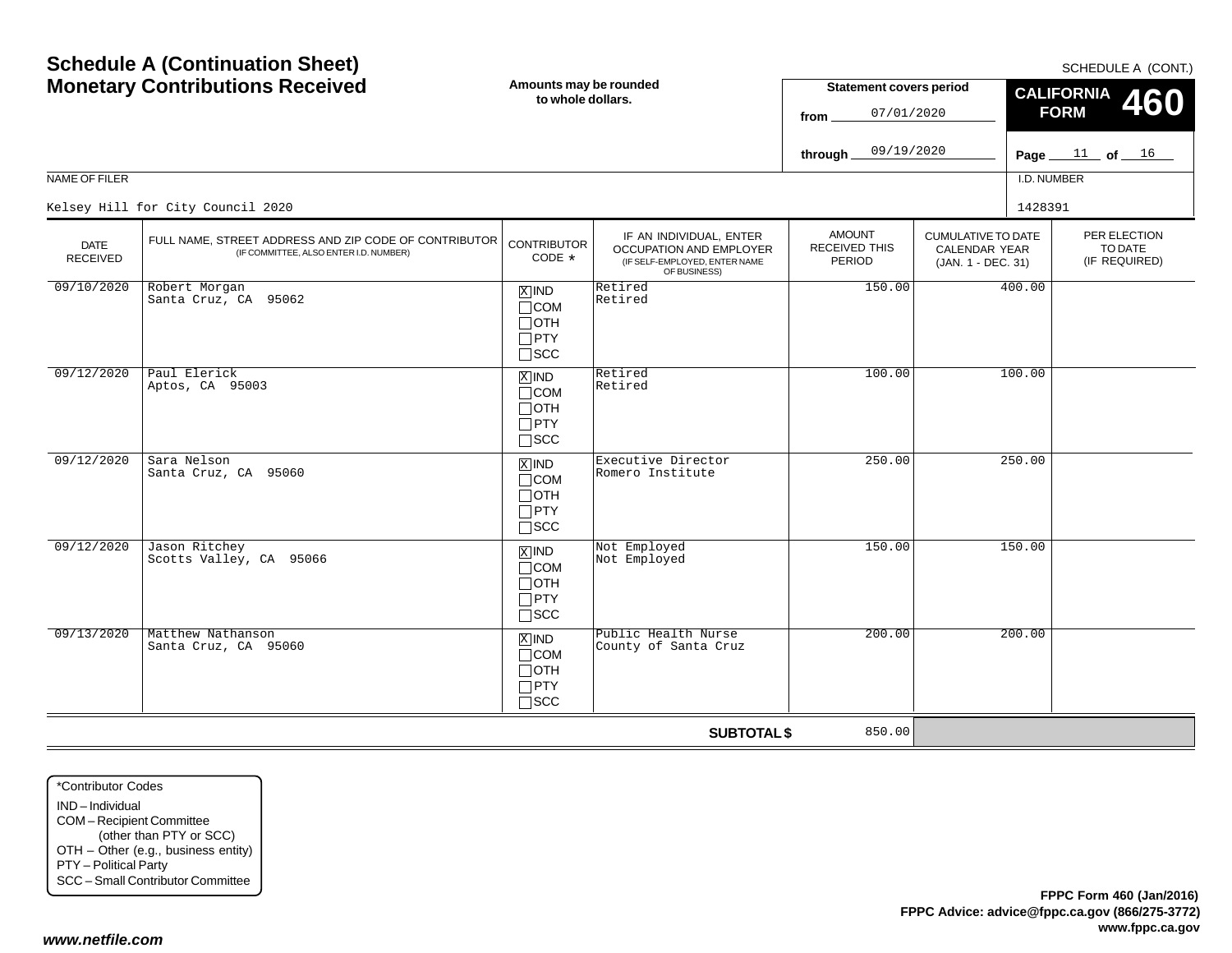### **Amounts may be rounded Schedule A (Continuation Sheet) Monetary Contributions Received**

Santa Cruz, CA 95065COMOTHPTYSCC09/14/20200 | Terri German<br>Carrie Guile INDSanta Cruz, CA 95062COMOTHPTYSCC09/14/20200 Rick Longinotti INDSanta Cruz, CA 95060COMOTHPTYSCC $\equiv$ \*Contributor CodesIND – IndividualCOM – Recipient Committee (other than PTY or SCC) OTH – Other (e.g., business entity) PTY – Political Party SCC – Small Contributor Committee *www.netfile.com*

| <b>FPPC Form 460 (Jan/2016)</b>                |  |
|------------------------------------------------|--|
| FPPC Advice: advice@fppc.ca.gov (866/275-3772) |  |
| www.fppc.ca.gov                                |  |

|                                |                                                                                                 |                                                                               |                                                                                                     | 09/19/2020<br>through _                         |                                                                         |             | Page $12$ of $16$                        |
|--------------------------------|-------------------------------------------------------------------------------------------------|-------------------------------------------------------------------------------|-----------------------------------------------------------------------------------------------------|-------------------------------------------------|-------------------------------------------------------------------------|-------------|------------------------------------------|
| NAME OF FILER                  |                                                                                                 |                                                                               |                                                                                                     |                                                 |                                                                         | I.D. NUMBER |                                          |
|                                | Kelsey Hill for City Council 2020                                                               |                                                                               |                                                                                                     |                                                 |                                                                         | 1428391     |                                          |
| <b>DATE</b><br><b>RECEIVED</b> | FULL NAME, STREET ADDRESS AND ZIP CODE OF CONTRIBUTOR<br>(IF COMMITTEE, ALSO ENTER I.D. NUMBER) | <b>CONTRIBUTOR</b><br>CODE *                                                  | IF AN INDIVIDUAL, ENTER<br>OCCUPATION AND EMPLOYER<br>(IF SELF-EMPLOYED, ENTER NAME<br>OF BUSINESS) | <b>AMOUNT</b><br><b>RECEIVED THIS</b><br>PERIOD | <b>CUMULATIVE TO DATE</b><br><b>CALENDAR YEAR</b><br>(JAN. 1 - DEC. 31) |             | PER ELECTION<br>TO DATE<br>(IF REQUIRED) |
| 09/14/2020                     | Katherine Beiers<br>Santa Cruz, CA 95060                                                        | $\overline{X}$ IND<br>$\Box$ COM<br>$\Box$ OTH<br>$\Box$ PTY<br>$\square$ SCC | Councilmember<br>City of Santa Cruz                                                                 | 150.00                                          |                                                                         | 150.00      |                                          |
| 09/14/2020                     | Candance Brown<br>Santa Cruz, CA 95062                                                          | $X$ IND<br>$\Box$ COM<br>$\Box$ OTH<br>$\Box$ PTY<br>$\square$ SCC            | Accountant<br>HR Block                                                                              | 200.00                                          |                                                                         | 400.00      |                                          |
| 09/14/2020                     | Paul Gatz<br>Santa Cruz, CA 95065                                                               | $\overline{X}$ IND<br>$\Box$ COM<br>$\Box$ OTH<br>$\Box$ PTY<br>$\Box$ scc    | Not Employed<br>Not Employed                                                                        | 125.00                                          |                                                                         | 125.00      |                                          |
| 09/14/2020                     | Terri German<br>Santa Cruz, CA 95062                                                            | $\overline{X}$ IND<br>$\Box$ COM<br>$\Box$ OTH<br>$\Box$ PTY<br>$\square$ SCC | Not Employed<br>Not Employed                                                                        | 100.00                                          |                                                                         | 199.00      |                                          |
| 09/14/2020                     | Rick Longinotti<br>Santa Cruz, CA 95060                                                         | $X$ IND<br>$\Box$ COM<br>$\Box$ OTH<br>$\Box$ PTY<br>$\square$ SCC            | Not Employed<br>Not Employed                                                                        | 150.00                                          |                                                                         | 150.00      |                                          |
|                                |                                                                                                 | 725.00<br><b>SUBTOTAL \$</b>                                                  |                                                                                                     |                                                 |                                                                         |             |                                          |

**to whole dollars.**

SCHEDULE A (CONT.)

**CALIFORNIA FORM 460**

**Statement covers period**

07/01/2020

**from**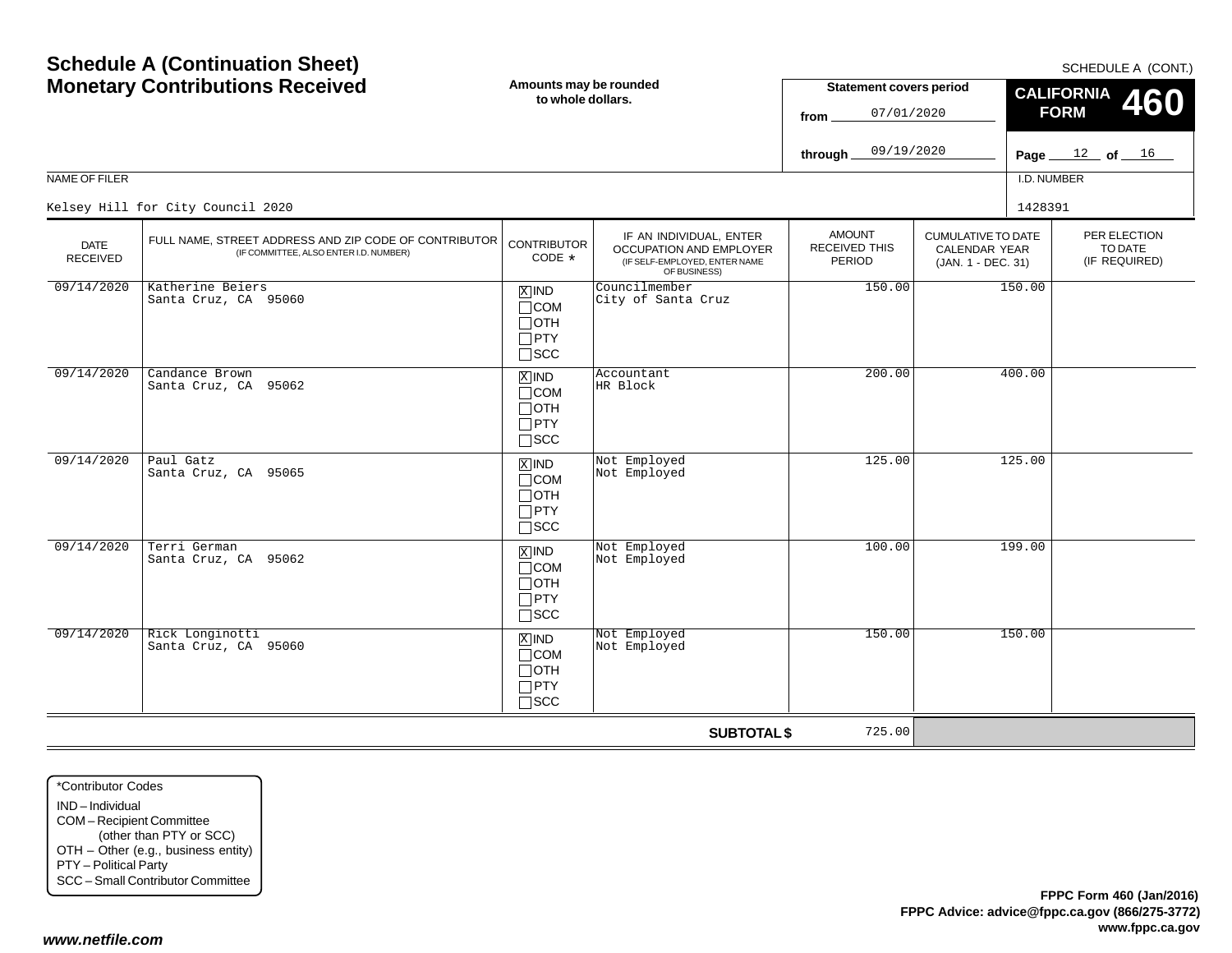| NAME OF FILER           | Kelsey Hill for City Council 2020                                                               |                                                                               |                                                                                                     |                                          |                                                                  | I.D. NUMBER<br>1428391                   |
|-------------------------|-------------------------------------------------------------------------------------------------|-------------------------------------------------------------------------------|-----------------------------------------------------------------------------------------------------|------------------------------------------|------------------------------------------------------------------|------------------------------------------|
| <b>DATE</b><br>RECEIVED | FULL NAME, STREET ADDRESS AND ZIP CODE OF CONTRIBUTOR<br>(IF COMMITTEE, ALSO ENTER I.D. NUMBER) | <b>CONTRIBUTOR</b><br>CODE *                                                  | IF AN INDIVIDUAL, ENTER<br>OCCUPATION AND EMPLOYER<br>(IF SELF-EMPLOYED, ENTER NAME<br>OF BUSINESS) | <b>AMOUNT</b><br>RECEIVED THIS<br>PERIOD | <b>CUMULATIVE TO DATE</b><br>CALENDAR YEAR<br>(JAN. 1 - DEC. 31) | PER ELECTION<br>TO DATE<br>(IF REQUIRED) |
| 09/18/2020              | Sandra Brown<br>Santa Cruz, CA 95060                                                            | $X$ IND<br>$\Box$ COM<br>$\Box$ OTH<br>$\Box$ PTY<br>$\Box$ scc               | University Instructor<br>San Jose State University                                                  | 200.00                                   | 200.00                                                           |                                          |
| 09/18/2020              | Alex Cook<br>Santa Cruz, CA 95062                                                               | $X$ IND<br>$\Box$ COM<br>$\Box$ OTH<br>$\Box$ PTY<br>$\Box$ SCC               | Senior Software Engineer<br>Autonomic                                                               | 100.00                                   | 100.00                                                           |                                          |
| 09/18/2020              | Stacey Falls<br>Santa Cruz, CA 95060                                                            | $X$ IND<br>$\Box$ COM<br>$\Box$ OTH<br>$\Box$ PTY<br>$\square$ SCC            | Santa Cruz High School<br>Teacher                                                                   | 50.00                                    | 250.00                                                           |                                          |
| 09/18/2020              | Lorna Grundeman<br>Santa Cruz, CA 95062                                                         | $\overline{X}$ IND<br>$\Box$ COM<br>$\Box$ OTH<br>$\Box$ PTY<br>$\square$ SCC | Dignity Health<br>Registered Nurse                                                                  | 50.00                                    | 100.00                                                           |                                          |
| 09/19/2020              | People's Democratic Club of Santa Cruz (ID#<br>1359198)<br>Santa Cruz, CA 95063                 | $\Box$ IND<br>$X$ COM<br>$\Box$ OTH<br>$\Box$ PTY<br>$\square$ SCC            |                                                                                                     | 400.00                                   | 400.00                                                           |                                          |
|                         |                                                                                                 |                                                                               | <b>SUBTOTAL \$</b>                                                                                  | 800.00                                   |                                                                  |                                          |

**to whole dollars.**

IND – IndividualCOM – Recipient Committee (other than PTY or SCC) OTH – Other (e.g., business entity) PTY – Political Party SCC – Small Contributor Committee

*www.netfile.com*

## **Amounts may be rounded Schedule A (Continuation Sheet) Monetary Contributions Received**

SCHEDULE A (CONT.)

**460**

<sup>16</sup>

**CALIFORNIA FORM**

**Statement covers period**

07/01/2020

**from**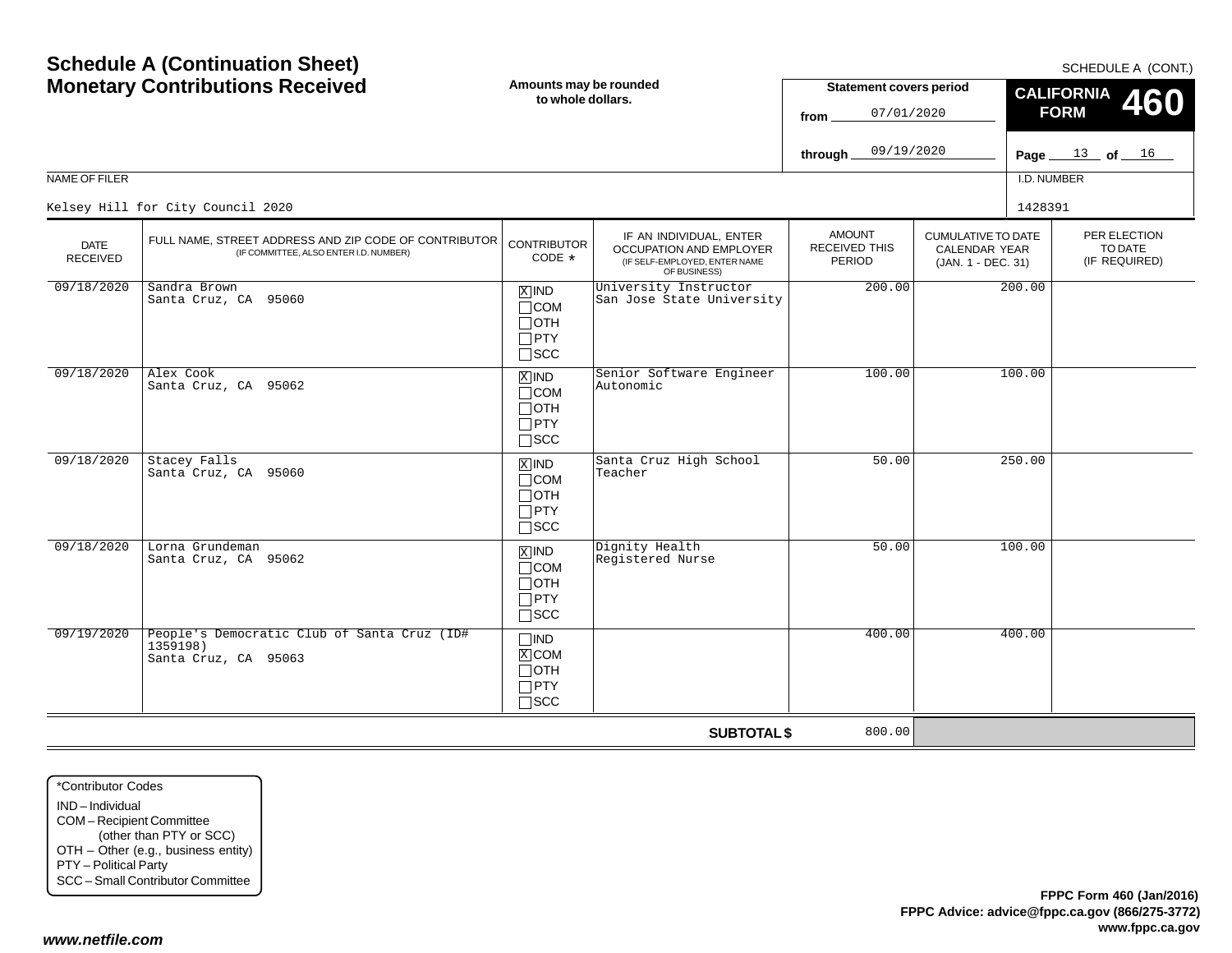| <b>Schedule C</b>              |                                                                                                    |                                                                          | Amounts may be rounded                                                                                     |                                                   |      |                                        |             |                                                           | <b>SCHEDULE C</b>                        |
|--------------------------------|----------------------------------------------------------------------------------------------------|--------------------------------------------------------------------------|------------------------------------------------------------------------------------------------------------|---------------------------------------------------|------|----------------------------------------|-------------|-----------------------------------------------------------|------------------------------------------|
|                                | <b>Nonmonetary Contributions Received</b>                                                          |                                                                          | to whole dollars.                                                                                          |                                                   |      | <b>Statement covers period</b>         |             | <b>CALIFORNIA</b><br>460                                  |                                          |
|                                |                                                                                                    |                                                                          |                                                                                                            |                                                   | from | 07/01/2020                             |             | <b>FORM</b>                                               |                                          |
|                                | SEE INSTRUCTIONS ON REVERSE                                                                        |                                                                          |                                                                                                            |                                                   |      | 09/19/2020<br>through.                 |             |                                                           | Page $14$ of $16$                        |
| <b>NAME OF FILER</b>           |                                                                                                    |                                                                          |                                                                                                            |                                                   |      |                                        |             | I.D. NUMBER                                               |                                          |
|                                | Kelsey Hill for City Council 2020                                                                  |                                                                          |                                                                                                            |                                                   |      |                                        |             | 1428391                                                   |                                          |
| <b>DATE</b><br><b>RECEIVED</b> | FULL NAME, STREET ADDRESS AND<br>ZIP CODE OF CONTRIBUTOR<br>(IF COMMITTEE, ALSO ENTER I.D. NUMBER) | <b>CONTRIBUTOR</b><br>CODE *                                             | IF AN INDIVIDUAL, ENTER<br>OCCUPATION AND EMPLOYER<br>(IF SELF-EMPLOYED, ENTER<br><b>NAME OF BUSINESS)</b> | <b>DESCRIPTION OF</b><br><b>GOODS OR SERVICES</b> |      | AMOUNT/<br><b>FAIR MARKET</b><br>VALUE | <b>DATE</b> | <b>CUMULATIVE TO</b><br>CALENDAR YEAR<br>(JAN 1 - DEC 31) | PER ELECTION<br>TO DATE<br>(IF REQUIRED) |
| 09/14/2020                     | Santa Cruz for Bernie (ID# 1390568)<br>Santa Cruz, CA 95062                                        | $\square$ IND<br>$X$ COM<br>$\Box$ OTH<br>$\square$ PTY<br>$\square$ SCC |                                                                                                            | Printing of slate<br>flyers                       |      | 178.00                                 |             | 178.00                                                    |                                          |
|                                |                                                                                                    | $\Box$ IND<br>$\Box$ COM<br>$\Box$ OTH<br>$\Box$ PTY<br>$\square$ SCC    |                                                                                                            |                                                   |      |                                        |             |                                                           |                                          |
|                                |                                                                                                    | $\square$ IND<br>$\Box$ COM<br>$\Box$ OTH<br>$\Box$ PTY<br>$\sqcap$ SCC  |                                                                                                            |                                                   |      |                                        |             |                                                           |                                          |

| <b>Schedule C Summary</b>                                                                              | *Contributor Codes                                           |
|--------------------------------------------------------------------------------------------------------|--------------------------------------------------------------|
| 1. Amount received this period - itemized nonmonetary contributions.                                   | IND-Individual                                               |
| 178.00                                                                                                 | <b>COM-Recipient Committee</b><br>(other than PTY or SCC)    |
| 0.00                                                                                                   | OTH - Other (e.g., business entity)<br>PTY - Political Party |
| 3. Total nonmonetary contributions received this period.                                               | SCC - Small Contributor Committee                            |
| 178.00<br>(Add Lines 1 and 2. Enter here and on the Summary Page, Column A, Lines 4 and 10.)  TOTAL \$ |                                                              |

**SUBTOTAL \$**

178.00

*Attach additional information on appropriately labeled continuation sheets.*

IND COM

OTH PTY SCC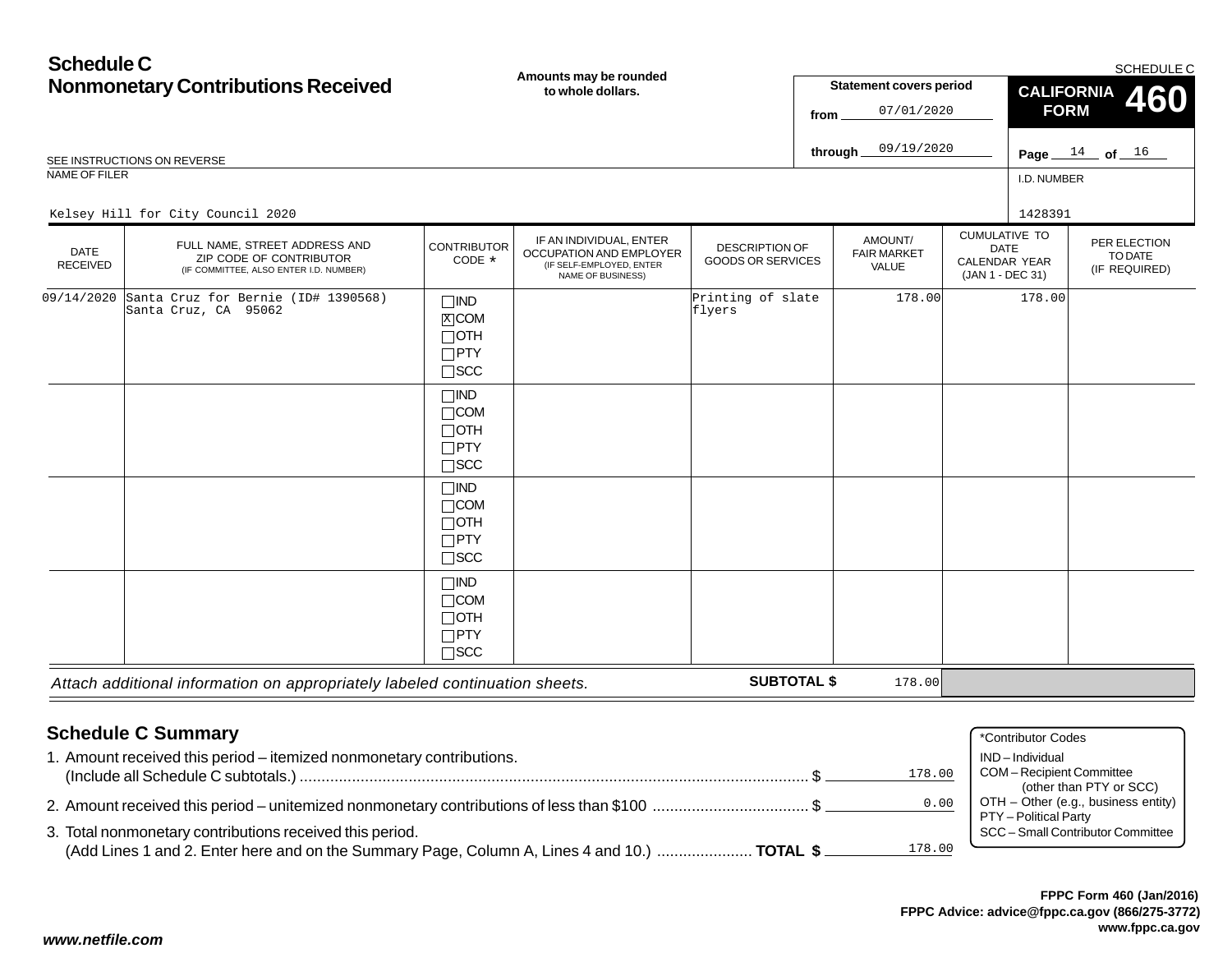|                                   |                        | SCHEDULE E              |                      |  |  |  |  |  |
|-----------------------------------|------------------------|-------------------------|----------------------|--|--|--|--|--|
| <b>Schedule E</b>                 | Amounts may be rounded | Statement covers period | CALIFORNIA 460       |  |  |  |  |  |
| <b>Payments Made</b>              | to whole dollars.      | 07/01/2020<br>from      | <b>FORM</b>          |  |  |  |  |  |
| SEE INSTRUCTIONS ON REVERSE       |                        | 09/19/2020<br>through.  | Page $15$<br>of $16$ |  |  |  |  |  |
| NAME OF FILER                     |                        |                         | I.D. NUMBER          |  |  |  |  |  |
| Kelsey Hill for City Council 2020 |                        |                         | 1428391              |  |  |  |  |  |

**CODES:** If one of the following codes accurately describes the payment, you may enter the code. Otherwise, describe the payment.

| <b>CMP</b> | campaign paraphernalia/misc.                                  | MBR        | member communications                        |      | RAD radio airtime and production costs                    |
|------------|---------------------------------------------------------------|------------|----------------------------------------------|------|-----------------------------------------------------------|
| <b>CNS</b> | campaign consultants                                          |            | MTG meetings and appearances                 | RFD. | returned contributions                                    |
| CTB        | contribution (explain nonmonetary)*                           |            | OFC office expenses                          |      | SAL campaign workers' salaries                            |
|            | CVC civic donations                                           |            | petition circulating                         | TEL  | t.v. or cable airtime and production costs                |
| FIL        | candidate filing/ballot fees                                  | PHO.       | phone banks                                  |      | TRC candidate travel, lodging, and meals                  |
| <b>FND</b> | fundraising events                                            | <b>POL</b> | polling and survey research                  |      | TRS staff/spouse travel, lodging, and meals               |
| IND.       | independent expenditure supporting/opposing others (explain)* |            | POS postage, delivery and messenger services | TSF  | transfer between committees of the same candidate/sponsor |
| LEG        | legal defense                                                 | PRO        | professional services (legal, accounting)    |      | VOT voter registration                                    |
| LIT.       | campaign literature and mailings                              |            | print ads                                    |      | WEB information technology costs (internet, e-mail)       |

| NAME AND ADDRESS OF PAYEE<br>(IF COMMITTEE, ALSO ENTER I.D. NUMBER)                                  | CODE           | OR | DESCRIPTION OF PAYMENT |                    | <b>AMOUNT PAID</b> |
|------------------------------------------------------------------------------------------------------|----------------|----|------------------------|--------------------|--------------------|
| Santa Cruz County Clerk<br>Santa Cruz, CA 95060                                                      | FIL            |    |                        |                    | 1,678.00           |
| Community Printers Inc.<br>Santa Cruz, CA 95062                                                      | $\texttt{CMP}$ |    |                        |                    | 1,484.71           |
| Office Max<br>Santa Cruz, CA 95060                                                                   | OFC            |    |                        |                    | 183.82             |
| * Payments that are contributions or independent expenditures must also be summarized on Schedule D. |                |    |                        | <b>SUBTOTAL \$</b> | 3,346.53           |

# **Schedule E Summary**

|                                                                                                                              | 4,596.53 |
|------------------------------------------------------------------------------------------------------------------------------|----------|
|                                                                                                                              | 83.59    |
|                                                                                                                              | 0.00     |
| 4. Total payments made this period. (Add Lines 1, 2, and 3. Enter here and on the Summary Page, Column A, Line 6.)  TOTAL \$ | 4,680.12 |